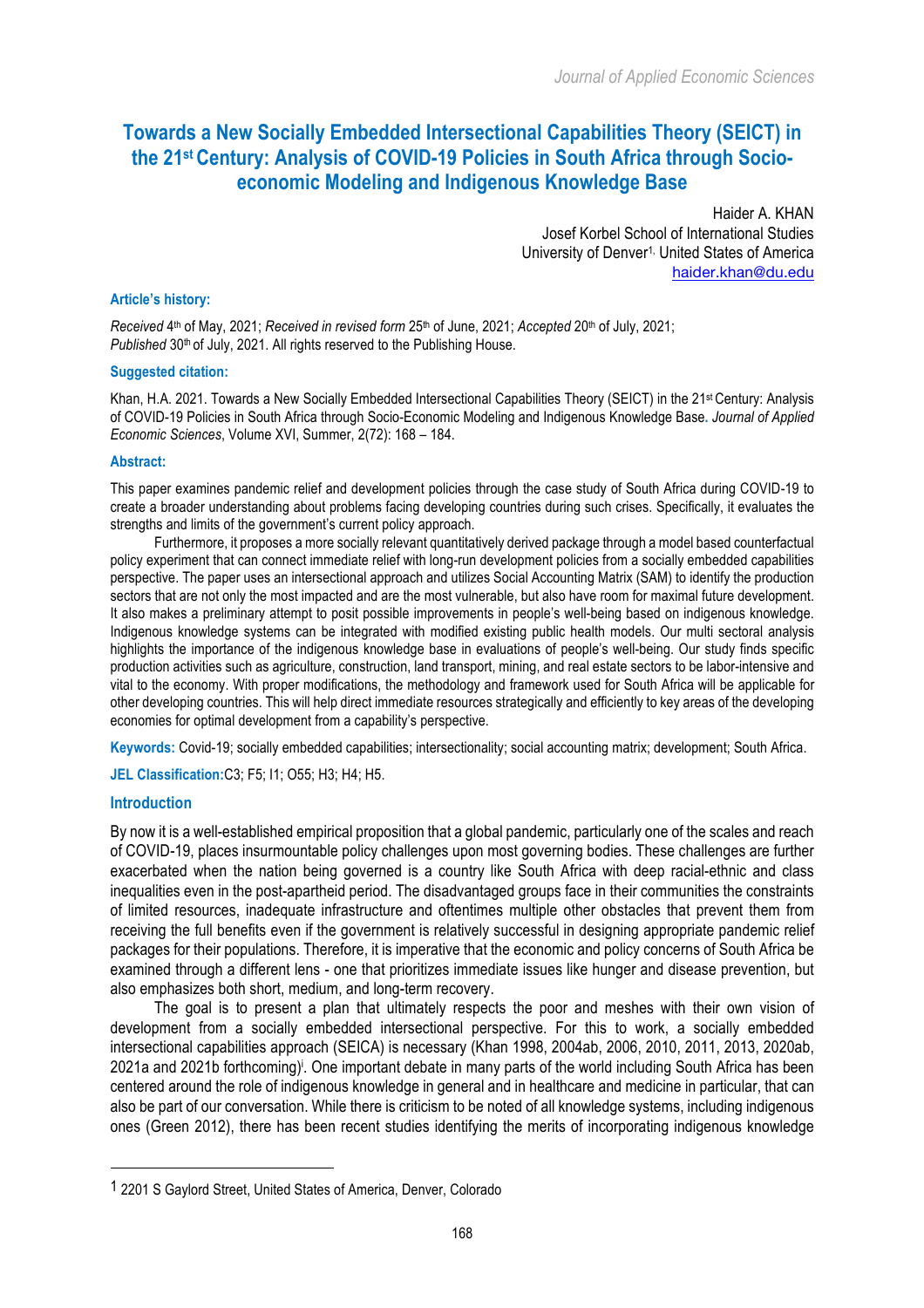systems (IKS) in improving health and public health education outcomes (Cocks, Alexander, Dolds 2012, Dahlberg and Trygger 2009, Botha 2010).

We make a preliminary attempt in this paper to include indigenous knowledge both as a complement to the standard public health model as well as an integral part of any formal multi sectoral model. In the latter area, our work points to important gaps in data gathering and focuses our attention on the kind and quality of data needed. This looms as an urgent socially relevant research task. Khan (1998, 2004 and 2012) raised the prospects of including indigenous knowledge-based innovations in national and regional (augmented) innovation systems and offered some formal guidelines. It will be possible to do this within the South Africa SAM by breaking down knowledge production activities along the lines of characteristics of non-indigenous (NIK) and indigenous knowledge (IK), their production functions and economy wide consequences and complementarities between NIK and IK.

This paper utilizes South Africa as a case study and examines the strengths and weaknesses of their current COVID-19 fiscal, monetary and sectoral policies. This case study also helps to present a comprehensive framework regarding the allocation of limited resources to the most vulnerable groups in a country. It addresses both immediate impact and the medium to long-run effects of economic stimuluses via multiplier analysis by examining both supplyside and demand-side elements of the economy.

The section below goes onto elaborate on South Africa, optimal decision-making strategies and then outlines the government's COVID-19 fiscal package. Following that, there is an extensive methodology section that elaborates on Social Accounting Matrix (SAM) and Susceptibility Exposure-Infection-Recovery (SEIR) calculations and the possible integrations of indigenous knowledge in both. The paper then focuses on its findings about the economy of South Africa and highlights areas that would require the highest priority and would ultimately help the most people, particularly the impoverished groups. The final section demonstrates this by presenting and examining the government's COVID-19 plan and highlighting its strengths and limitations.

## **1. Methodology**

## 1.1. COVID-19 Model: An Economy Wide Multi Sectoral SAM-based Model Distributional, Employment and Growth Impacts of the Countervailing Public Policies to Overcome the Adverse Impacts of COVID-19

## *1.1.1. South Africa SAM-2015. A Brief Description*

The SAM utilized for this paper was constructed for South Africa for the year 2015. It is a square table consisting of equal numbers of rows and columns. There are 197 rows and columns within the purposes of this table. The expenditures of each variable are noted by convention as flows from a column to the various rows intersecting that column, whereas the receipts of each variable are noted in the respective rows. The sum of expenditures for the variables must equal the sum of the receipts of the same variables, thus leading the total expenditures to match the total receipts (appearing in the bottom corner of the table). The SAM South Africa table contains four sets of endogenous accounts for our modeling approach *i.e*.:

- 62 activities numbered from 2-63;
- 104 commodities numbered from 64-167;
- factors which are broken down between labor with primary education, middle school education, secondary education, tertiary education and capital in the rows 169-173;
- and households which have been sub-divided by income deciles in the rows 175-188 [per decile until the top 10% which is divided per 2%].

There is also margins on 168 and enterprises on 174. The table also includes exogenous accounts including activity government (189), direct tax (190), import tax (191), direct tax (192), sales tax (193) savings-investment (194) change in stocks (195), and rest of the world (196).

Though not currently available, a possible improvement to the current SAM would be the integration of gender data and indigenous sectors (including, indigenous knowledge-based sectors). This indigenous knowledge inclusive SAM or IKI-SAM would allow for endogenous modelling of the indigenous sectors and allow the government to identify resource flows for this very essential sector.

# *1.1.2. Fixed Price Modelling in a SAM-based Framework*

In this section the social accounting matrix and an IKI-inclusive framework is presented as a data gathering framework as well as an analytical tool for studying the effects of the COVID-19 on growth. The origins of social accounting can be traced as far back as Gregory King's efforts in 1681, but more recent work stems from the attempts by Richard Stone, Graham Pyatt, Erik Thorbecke, and others.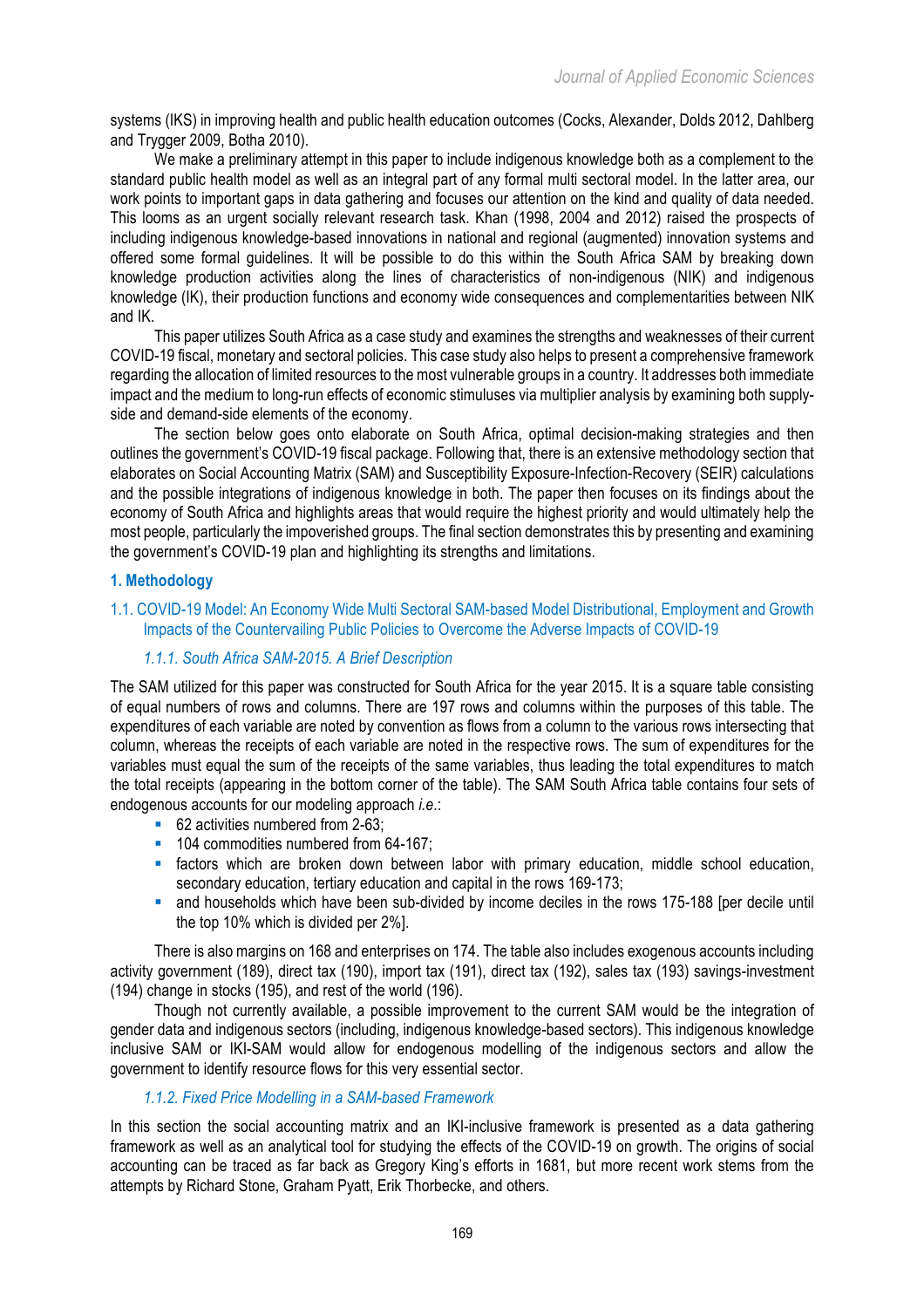In the methodological framework of this study, the IKI-SAM is used for mapping production and distribution at the economy wide level. In this section, first a general SAM is described. Then it is shown how the method for studying the effect of growth within this framework follows logically from its structure. The model used in this paper is a simple version of a class of SAM-based general equilibrium models.<sup>ii</sup> However, presented below is an improvement based on the incorporation of indigenous knowledge-based activities. It summarizes succinctly the interdependence between productive activities (including indigenous knowledge-based activities), factor shares, household income distribution, balance of payments, capital accounts, and so on, for the economy at a point in time. Given the technical conditions of production, the value added is distributed to the factors in a determinate fashion. The value added accrued by the factors is further received by households according to their ownership of assets and the prevailing wage structure. In the matrix form the SAM consists of rows and columns representing receipts and expenditures, respectively. As an accounting constraint receipts must equal expenditures. As mentioned before, the existing SAM for South Africa does not separate out indigenous knowledge sectors, this is a shortcoming that we hope to come back to later.

As is elaborated further in Khan and Thorbecke (1988), Khan (1999), Khan (2006), Khan (2010), the SAM framework can be used to depict a set of linear relationships in a fixed coefficient model. For deciding the question of determination, the accounts need to be divided into exogenous and endogenous ones. For instance, in the South Africa SAM, there are three endogenous accounts. These are factors, households, and production activities, leaving the government, capital, and the rest of the world accounts as exogenous.<sup>iii</sup>

|                 |                                                                          |   | <b>EXPENDITURES</b> |                     |              |                        |                |
|-----------------|--------------------------------------------------------------------------|---|---------------------|---------------------|--------------|------------------------|----------------|
|                 |                                                                          |   |                     | Endogenous accounts |              | Exogenous <sup>1</sup> | <b>TOTAL</b>   |
|                 |                                                                          |   |                     |                     | 3            |                        | 5              |
|                 | Endogenous accounts                                                      |   |                     |                     |              |                        |                |
|                 | Factors                                                                  |   |                     |                     | $T_{1.3}$    | X <sub>1</sub>         |                |
|                 | Households                                                               | 2 | $T_{2.1}$           | $T_{2.2}$           | 0            | X <sub>2</sub>         | V <sub>2</sub> |
| <b>RECEIPTS</b> | Production activities, including<br>indigenous knowledge (IK) activities | 3 | 0                   | $T_{3.2}$           | T3.3         | $X_3$                  | <b>У</b> з     |
|                 | Exogenous accounts                                                       |   |                     |                     |              |                        |                |
|                 | Sum. of other accounts                                                   | 4 | I۱                  | b                   | $\mathbf{a}$ |                        | Vx             |
|                 | <b>TOTAL</b>                                                             | 5 | V <sub>1</sub>      | V <sub>2</sub>      | $V_3$        | Vx                     |                |

|  | Table 1. Simplified schematic of indigenous knowledge inclusive Social Accounting Matrix |  |  |  |
|--|------------------------------------------------------------------------------------------|--|--|--|
|  |                                                                                          |  |  |  |

*Source:* Author's schematization

|  |  | Table 2. Schematic representation of endogenous and exogenous accounts in a SAM |  |
|--|--|---------------------------------------------------------------------------------|--|
|  |  |                                                                                 |  |

| <b>EXPENDITURES</b> |                   |                   |     |                              |     |        |  |  |  |
|---------------------|-------------------|-------------------|-----|------------------------------|-----|--------|--|--|--|
|                     |                   | <b>Endogenous</b> | Sum | Exogenous                    | Sum | Totals |  |  |  |
| <b>RECEIPTS</b>     | <b>Endogenous</b> | l nn              | Ν   | Injections T <sub>nx</sub>   |     |        |  |  |  |
|                     | <b>L</b> xodenous | Leakages $T_{xn}$ |     | <b>Residual balances Txx</b> |     |        |  |  |  |
|                     | <b>TAL</b>        |                   |     |                              |     |        |  |  |  |

*Source*: Author's schematization

Looking at the table above which represents a SAM, we can see immediately that:

$$
y = n + x \tag{1}
$$

 $y = 1 + t$  (2)

Now if we divide the entries in the matrix  $T_{nn}$  by the corresponding total income (that is,  $y_n$ ), we can define a corresponding matrix of average expenditure propensities. Let us call this matrix *A*. We now have:

$$
y = n + x = Ay + x \tag{3}
$$

$$
y = \left(1 - A\right)^{-1} x = Mx \tag{4}
$$

*M* has been called the matrix of accounting multipliers by Thorbecke, for these multipliers, when computed, can account for the results (for example, income, consumption, and so on) obtained in the SAM without explaining the process that led to them. Let us now partition the matrix *A* in the following way (Khan and Thorbecke 1988).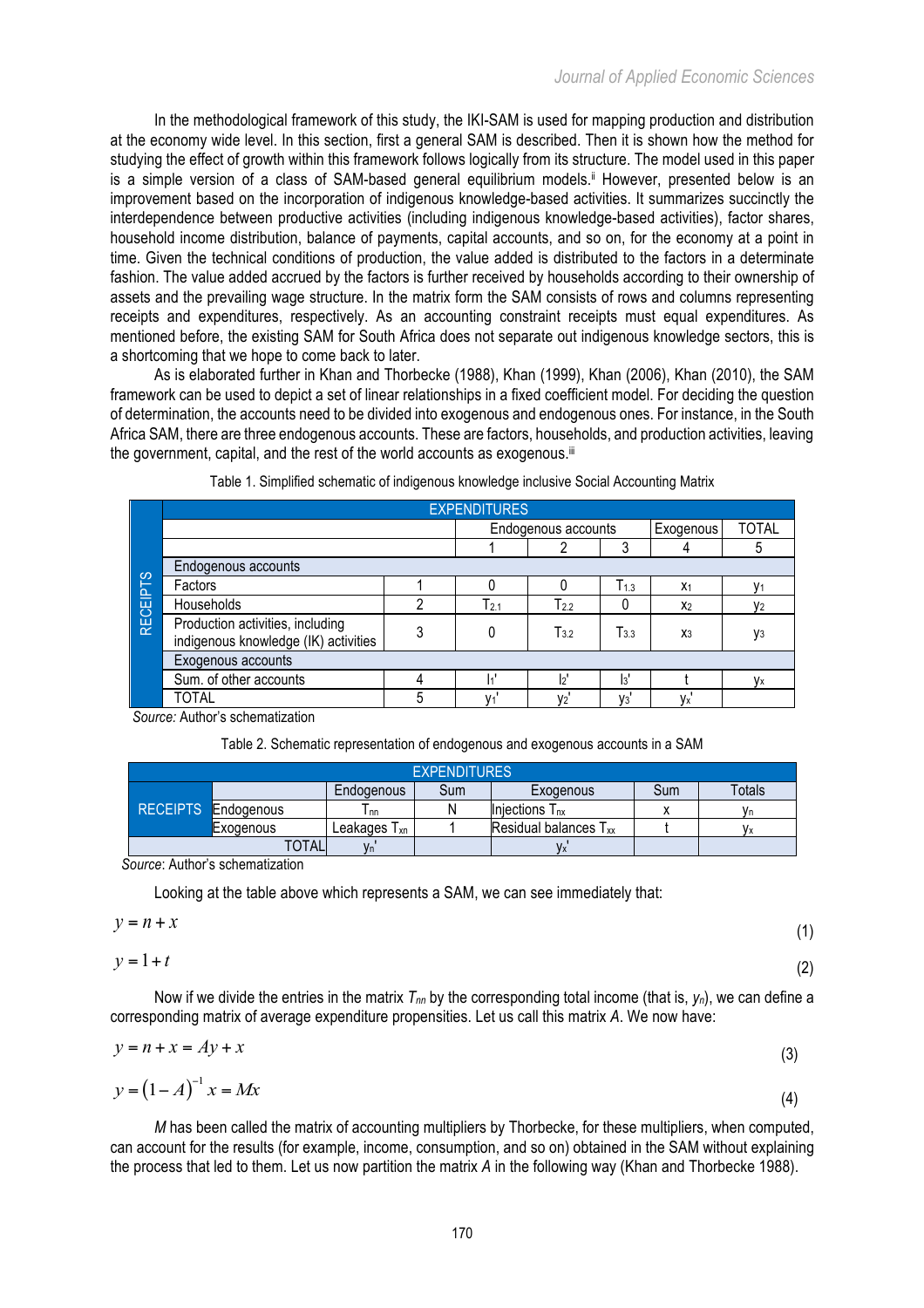$$
A = \begin{bmatrix} 0 & 0 & A_{13} \\ A_{21} & A_{22} & 0 \\ 0 & A_{32} & A_{33} \end{bmatrix}
$$
 (5)

Given the accounts factors, household, and the production activities, now we see that the income levels of these accounts (call them *y1, y2, y3*, respectively) are determined as functions of the exogenous demand of all other accounts. In this respect, what we have is a reduced-form model which can be consistent with several structural forms. This is quite satisfactory as far as tracing the effects of a certain injection in the economy is concerned or for prediction purposes when the structural coefficients are unchanged.

One limitation of the accounting multiplier matrix *M* as derived in equation (4) is that it implies unitary expenditure elasticities (the prevailing average expenditure propensities in *A* are assumed to apply to any incremental injection). A more realistic alternative is to specify a matrix of marginal expenditure propensities  $(C_n)$ below) corresponding to the observed income and expenditure elasticities of the different agents, under the assumption that prices remain fixed. The  $C_n$  matrix can be partitioned in the same way as the A matrix above. The most important difference between the two partitioned matrices is that  $C_{32}$ ≠ A<sub>32</sub>. Expressing the changes in income (dy) resulting from changes in injections (dx), one obtains

$$
d y_n = C_n d y_n + d x \tag{6}
$$

$$
= (I - Cn)-1 dx = Mc dx
$$
\n(7)

*Mc* has been called a fixed price multiplier matrix and its advantage is that it allows any nonnegative income and expenditure elasticities to be reflected in *Mc*. In particular, in exploring the macroeconomic effects of exogenous changes in the output of different product-cum-technologies on other macroeconomic variables, it would be very unrealistic to assume that consumers react to any given proportional change in their incomes by increasing expenditures on the different commodities by exactly that same proportion (that is, assuming that the income elasticities of demand of the various socioeconomic household groups for the various commodities were all unity). Since the expenditure (income) elasticity is equal to the ratio of the marginal expenditure propensity (MEP<sub>i</sub>) to the average expenditure propensity (AEPi) for any given good *i*, it follows that the marginal expenditure propensity can be readily obtained once the expenditure elasticity and the average expenditure propensities are known, that is,

$$
\varepsilon_i = \text{MEP}_i/\text{AEP}_i \tag{8}
$$

$$
MEP_i = \varepsilon_i AEP_i \tag{9}
$$

and

$$
\sum_{i} MEP_i = 1 \tag{10}
$$

Thus, given the matrix A32 of average expenditure propensities, and the corresponding expenditure elasticities of demand, ε<sub>i</sub> the corresponding marginal expenditure propensities matrix *C<sub>32</sub>* could easily be derived.<sup>iv</sup>These multipliers can be further decomposed for more refined causal analysis of direct, indirect and feedback loop causal influence paths and graphs.

## 1.2. Targeting for Optimality, considering the Presence of IK within the SIR and SEIR Models of Epidemic/Pandemic **Diffusion**

The term targeting denotes in this paper some modifications of the classical SIR model in the manner described below to optimize the effects of countervailing policies. The simplest version of the SIR model consists of three differential equations and provides a good first approximation to the dynamics of a range of infections. Several recent papers cited in the references have started incorporating economic trade-offs and conducting optimal policy analysis within this framework for a country like South Africa targeting in formulating proper public policy response needs to consider the following:

*First*, demographically, different groups typically have different risks of infection and mortality implying specific health risks and aggregate costs of treatment differentiated for each group. Furthermore, each group might interact with other groups at rates that are variable. This fits the description of what Easley and Kleinberg (2010) call a "network version" in this case, a "network version" of the basic SIR model. Such network differentiation among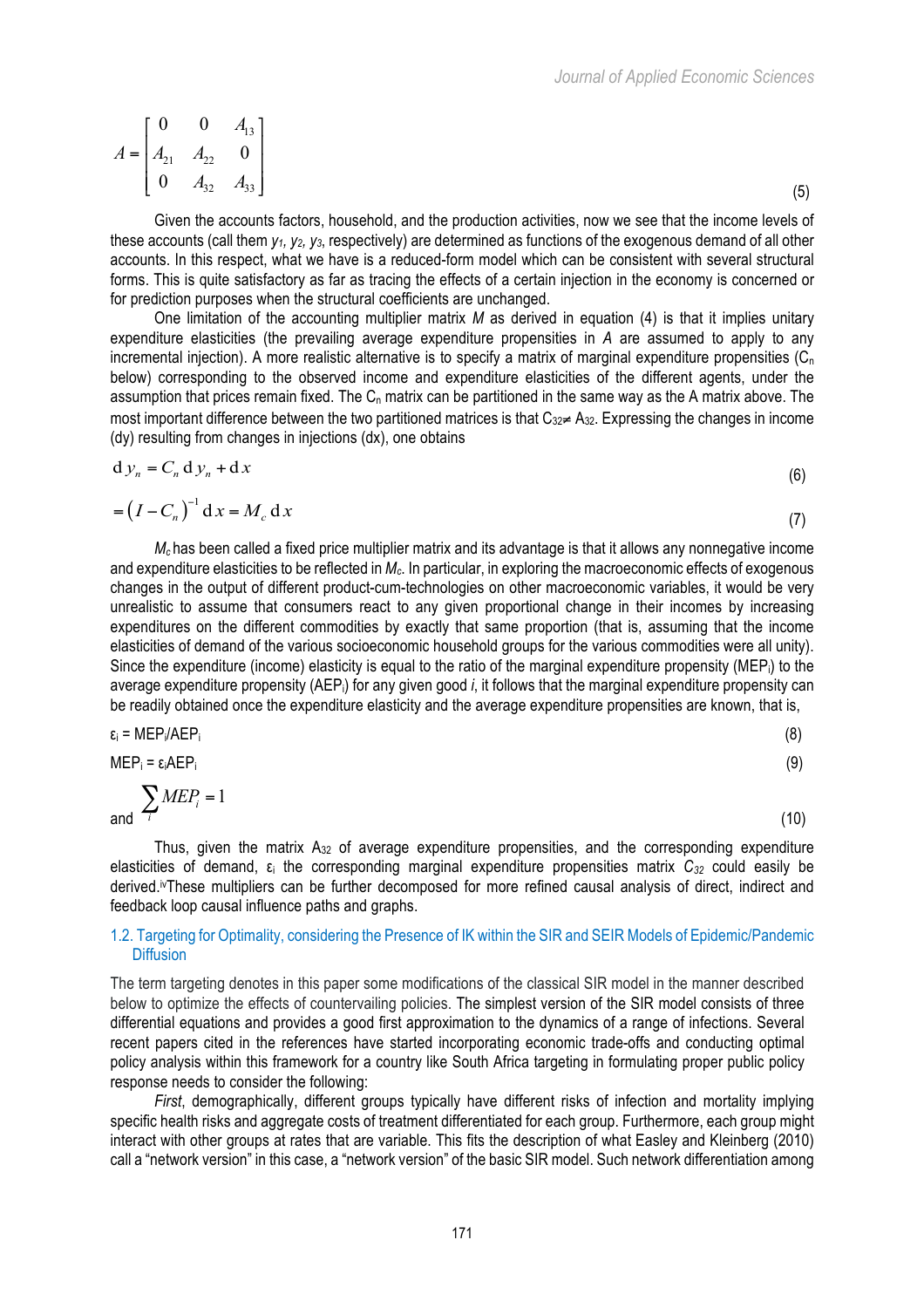subgroups of South African population will necessitate treating different demographic subgroups appropriately considering relevant differentiating factors at play within each subgroup.

*Secondly*, the interactive term in SIR model which renders the relevant differential equation (see below) nonlinear may vary among subgroups. Finally, the parameters of contact and infection may not necessarily be constants. They may vary because of endogenous behavioral changes of individuals or because community norms vary from one subgroup to another.

*The third* point may be too difficult to assess in a country like South Africa; but the first two points may be addressed in a multi-risk version of the basic SIR model proposed by Acemoglu *et al.* (2020).

As a starting point for South Africa, we could focus following Acemoglu *et al*. (2020) on the special case of the MR-SIR model consisting of three groups - young (20-44), middle-aged (45-65) and old (65+). Like them we could also consider initially the lockdown policies, *i.e*., consider the special case where the only differences in interactions between the three groups come from differential parameters faced by them. To simplify a bit more initially, the simple epidemiological model can be used to analyze what might be called "zone-based social distancing" (ZSD). Here too we must be sensitive to indigenous knowledge base and emphasize culturally sensitive social distancing that can enhance social learning. Therefore, we expand the notion of ZSD to socially learned ZSD or SLZSD. The SLZSD can offer a framework for estimating the efficacy of alternative social distancing measures. For this purpose, we can develop a simple SIR epidemic model on a structured network, for which it is possible to compute the inter-zonal reproduction number that can be used to guide further empirical analysis and decision making.

By doing the above exercise based on rather incomplete and imprecise data for South Africa in this area, we can nevertheless derive results that are highly suggestive. Our model suggests that there are advantages of organizing people into zones (*i.e.,* a particular structure of groups) according to demographic characteristics and geographic locations. Therefore, it is possible to arrive at zonal demographic lockdown policies.

The Multi-Risk SIR model can be set in both discrete and continuous time. The latter permits the standard differential equation approach. For the most general scenario, individuals can be partitioned into risk groups  $j = 1$ , ..., *j* with N<sub>i</sub> initial members. The total population is normalized to unity so that sum over all groups equals 1.

At any point in time t, individuals in group j can be subdivided into those susceptible (S), those infected (I), those recovered (R) and those deceased (D), so that:

$$
Si(t) + Ij(t) + Rj(t) + Dj(t) = Nj \tag{11}
$$

Agents move from susceptible to infected, then either recover or die. The states, in temporal order, are: *St* = Susceptible, *It* = Infectious; *Rt* = Resolving; *Dt* = Dead; *Ct* = Recovered based on several factors including *IK*based *SLZSD*.

Any susceptible person might fall prey to the disease by encountering an infectious person. Therefore, the model needs a time-varying contact rate parameter. It varies over time to capture behavioral changes such as social distancing. In the SEIR model four differential equations can be solved with specified initial conditions and parameter values. However, to get the correct statistically defensible estimates of key numbers such as the number infected and the number recovered *etc*., we need large scale randomized testing and detection. That does not seem to have been the case in South Africa. Thus, there is a "calibration gap" in the model for such countries. In South Africa we need the best estimates we can get and then solve the differential equations to estimate the optimal lockdown, social distancing, and zonal compartmentalization along with demographic partitioning. Although some attempts have already been made these build these models, better testing will facilitate accurate results.

While this important work is undertaken, we need nevertheless to find approximately optimal fiscal and monetary targeting in a multi-sectoral setting with differentially located labor and household groups. This is what we do in the main body of this paper.

## **2. Case Study: South Africa**

The government of South Africa has taken some bold and timely steps for countering the negative impact of the COVID-19 global pandemic on the South African economy. Like many other countries, South Africa recognizes the need to effectively address the severe consequences of COVID-19, the resulting economic lockdowns with curtailed economic activities manifested in factory closures, sudden loss of employment and income with significant reduction in national output. Cancellation of export orders and depressed demand for domestically produced goods and services have already had an adverse impact. The services sector which includes trade, tourism, transport, communication, hotels, restaurants, banking, finance, education, *etc*. as in other countries, has predictably shrunk in capacity utilization. The recent IMF projections (World Economic Outlook 2020) depict overall economic decline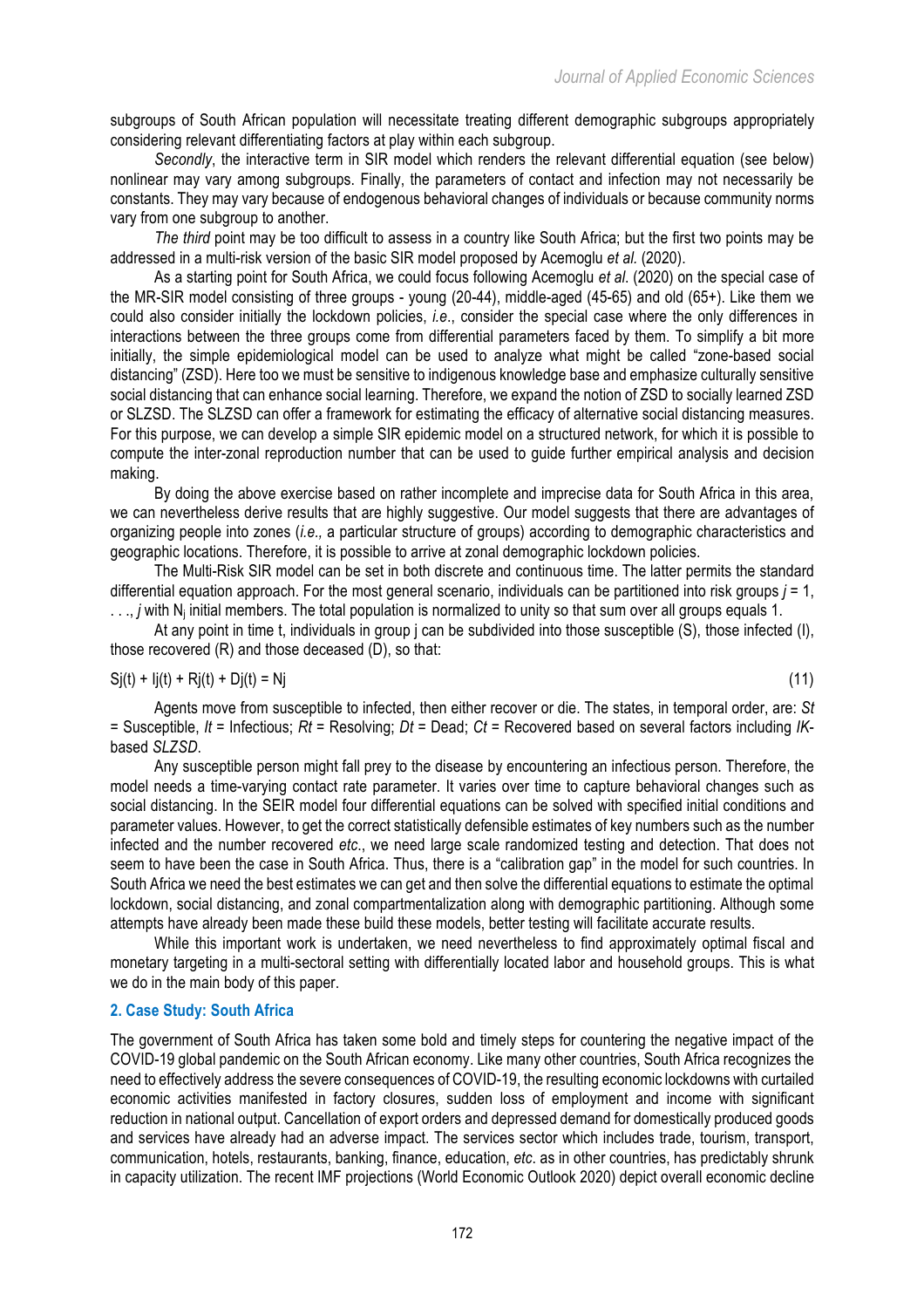in 2020 at -5.8% but paints a picture of optimistic economic recovery in 2021 with GDP growth at 4.0%. In a more pessimistic scenario assuming a slower recovery, the UNDP estimates the GDP to have fallen by 7.9%, estimating nearly 5 years before the economy returns to its pre-pandemic state (UNDP 2020).

Though a R500 billion (amounting to approximately 10% of the GDP) stimulus package was introduced, only R130 billion was repurposed from the current budget and tax programs and utilized thus far. The rest of the R330 billion (approximately 65% of the stimulus) is expected to be financed through international loans, with approximately 4 billion USD coming from the IMF and 40-60 million coming from the World Bank; the entire amount is still not financed as of writing the paper (UNDP 2020). A stimulus package of this size is very necessary to combat both the immediate and long-run impact of this crisis, however it is also vital that it be distributed in a timely manner for maximal effectiveness. It is also important to optimize allocation by identifying the most affected sectors and their relative importance in terms of value added, employment and income generation, and their effects on other aspects of inclusivity within marginalized and disadvantaged populations (particularly in factors of gender, race, ethnicity, location amongst other things).

The fiscal package (better called a "relief package" rather than "stimulus package") includes a generous quantum of financial support to various groups of the vulnerable population. Our purpose of this note is to help direct the strategic allocation of this support to the affected population based on some preliminary data analysis and economic modeling using both sectoral data and the economy wide consistent multi-sectoral data captured by the detailed 2015 SAM. The paper also hopes to identify integrations of the socially embedded capabilities approach and the inclusion of indigenous productive sectors within its methodology for future policy analyses.

For optimal decision making it is necessary to think in terms of distinct but overlapping decision and implementation phases. To keep the different time frames of analysis distinct, we propose to deal with three different time scales: addressing the immediate crisis during the first 3-6 months of FY21 (March - June), the restorative phase during the 6-12 month for FY21 (June - December/June) and FY22, and a plan beyond that designed to be consistent with South Africa's long run economic goals.

*The first* two time periods are of utmost priority, where the main problem during the first phase would be containing the infection, preventing widespread hunger and shortages and being able to create incentives for the private sector to follow an optimal restorative path. It is imperative to pay attention to the SIR (Susceptibility-Infections-Recovery) or SEIR (Susceptibility Exposure-Infection-Recovery) model to derive optimal lockdown periods from and implement it strictly. As highlighted on this NIH paper, the March 15th lockdown period prevented 50,000 additional deaths (Garba, Lubuma and Tsanou 2020). It is also important in the near future to guide more resources to public health bodies like the NICD (National Institute for Communicable Disease) to be able to undertake more of these important analyses in a timely manner (Atkeson 2020a, 2020b). It also appears that a twotiered strategic budgetary approach is appropriate in terms of directing aid towards testing and buying medical equipment, but this should still be utilized strategically based on areas that are likely to see most of the outbreak initially. It is thus imperative that significant investments are made into the public health research infrastructure for proper utilization of the limited healthcare resources in South Africa.

*Second*, it is highly important to prevent starvation and hunger. Both cash transfers and aid-in-kind to affected groups have been and will be necessary. Some of these have already been done through the delivery of food parcels to affected populations, creating unemployment insurance, and via the creation of loan programs to keep small and medium run businesses running. Quick identification of poor families and effective delivery of food aid will be key required actions. Though, undoubtedly, there will be some leakage, working with reliable government officials, volunteers and local people who have a reputation for being reliable will be crucial.

The current package is not adequate to support the workers and families who will need at least R500 per month for the next 6 to months. The Quarterly Labor Force Survey for 2019 and SAM-2015 indicate that less than 20% of workers are in the informal sector. The unemployment levels for South Africa are at 30%, which implies that there are significant barriers to employment even in the informal sectors. However, if the economic stagnation continues, it is likely that unemployment will continue to rise and even more people will be pushed into lower wage jobs in the informal sector, particularly low-skilled workers. This poses further adverse implications of gender and racial inequality, as more women and black workers are currently employed in lower-skilled positions (UNDP 2020).

The fiscal stimulus package was designed to provide the necessary budget needed for medical equipment and healthcare services, prevent starvation, and provide the financial support needed by small and medium companies to keep their businesses to keep running until the eventual phasing out of the lockdown (UNDP 2020).

- Additionally, the government had taken the following steps:
- food distribution and basic services for the poor:
- building a program for cash transfer to the targeted vulnerable population through social relief grants,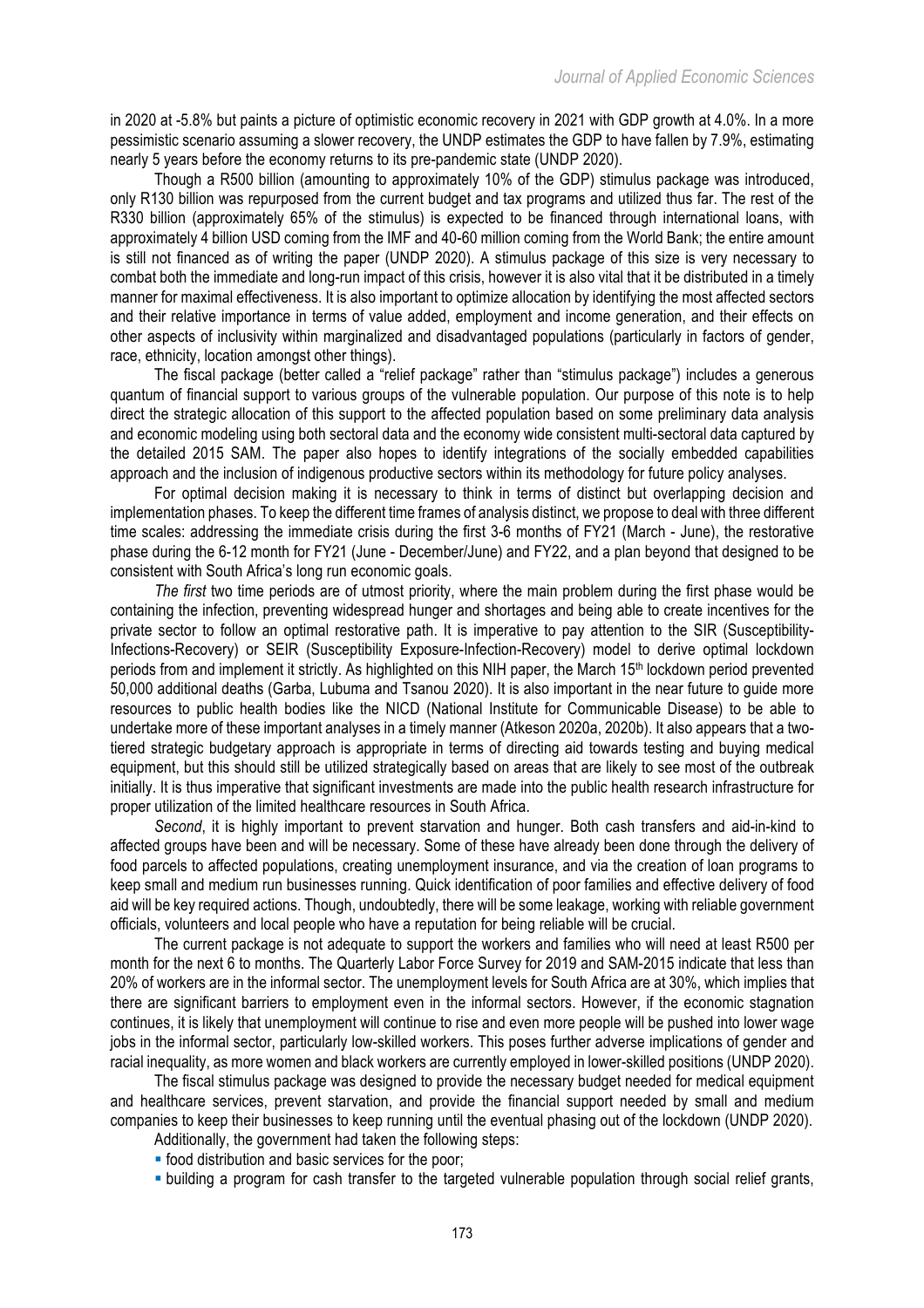wage protection programs and a broader unemployment insurance;

- § developing a state infrastructure fund; investing in remote education and renewable energy for job creation;
- § promoting industrialization through easier licensing opportunities and encouraging local production;
- § delayed tax programs and credit guarantee programs for small and medium sized enterprises (including informal business) to benefit from and promote employment.

All this including additional support for health services accounted for almost 90% of the stimulus package. More specifically, 10% was allocated for cash transfers, social grants, Covid relief and unemployment support grants (Bhorat and Kohler 2020). From the SAM-based multipliers derived, it is possible to confirm that all these measures will have immediate and longer-term impacts if implemented immediately with some degree of effectiveness. The objective should be to minimize leakage and deliver aid to the targeted groups immediately. This paper hopes to evaluate the impact of the current plan and make recommendations based on a quantitative approach to target the most benefits to the most vulnerable of the populations in developing countries like South Africa.

#### **3. Results and Interpretations**

For the purposes of this paper, the multiplier for South Africa is taken at 1.5 and 2 the first being close to the figure determined through the inclusion of direct, indirect effect, induced household consumption effects while the second is closer the estimate including the induced investment effects (Burrows and Botha 2013, Picek and Schröder 2018, Sibeko and Isaacs 2020). This suggests that a stimulus of R500 billion will lead to R750 billion in growth (assuming a multiplier of 1.5), and R1 trillion in growth (assuming a multiplier of 2). Being a more conservative estimate, the former is more likely and is poised to get back economic growth to 3.8% if enacted properly. Similarly, if the countrywide employment effects are to be held at 6.1, this package could lead to the creation of over 3 million jobs (Sibek and Isaacs 2020). So, while another stimulus package is not necessary immediately, though it may be necessary to augment this one to alleviate the increased levels of poverty resulting from the long-term effects of this crisis, it is important to make sure the current plan is implemented soon and, in the areas, and industries that need the most attention.

Table 3. presents the SAM-based calculations of direct and indirect effects of injection of funds into the top 10 value added sectors in the South African economy on the fourteen different household groups classified according fourteen different income groups. Due to the unavailability of data, gender, race, and location data could not be added to this but could have presented vital insights on the disparities present.

Scrutinizing Table 4. we can see that in addition to the public sector, which is the most prominent, there are other sectors that also contribute significantly in terms of total value added going to the various households including the poor households. If we follow the first row of the table which gives the sectoral value added for the top 10 sectors as a percentage of GDP, we can see that other sector such as the informal sector (specifically in household sector), land transport, real estate, wholesale trade and construction are also large sectors, and some are quite important in generating employment and incomes especially for impoverished households in the lower income deciles.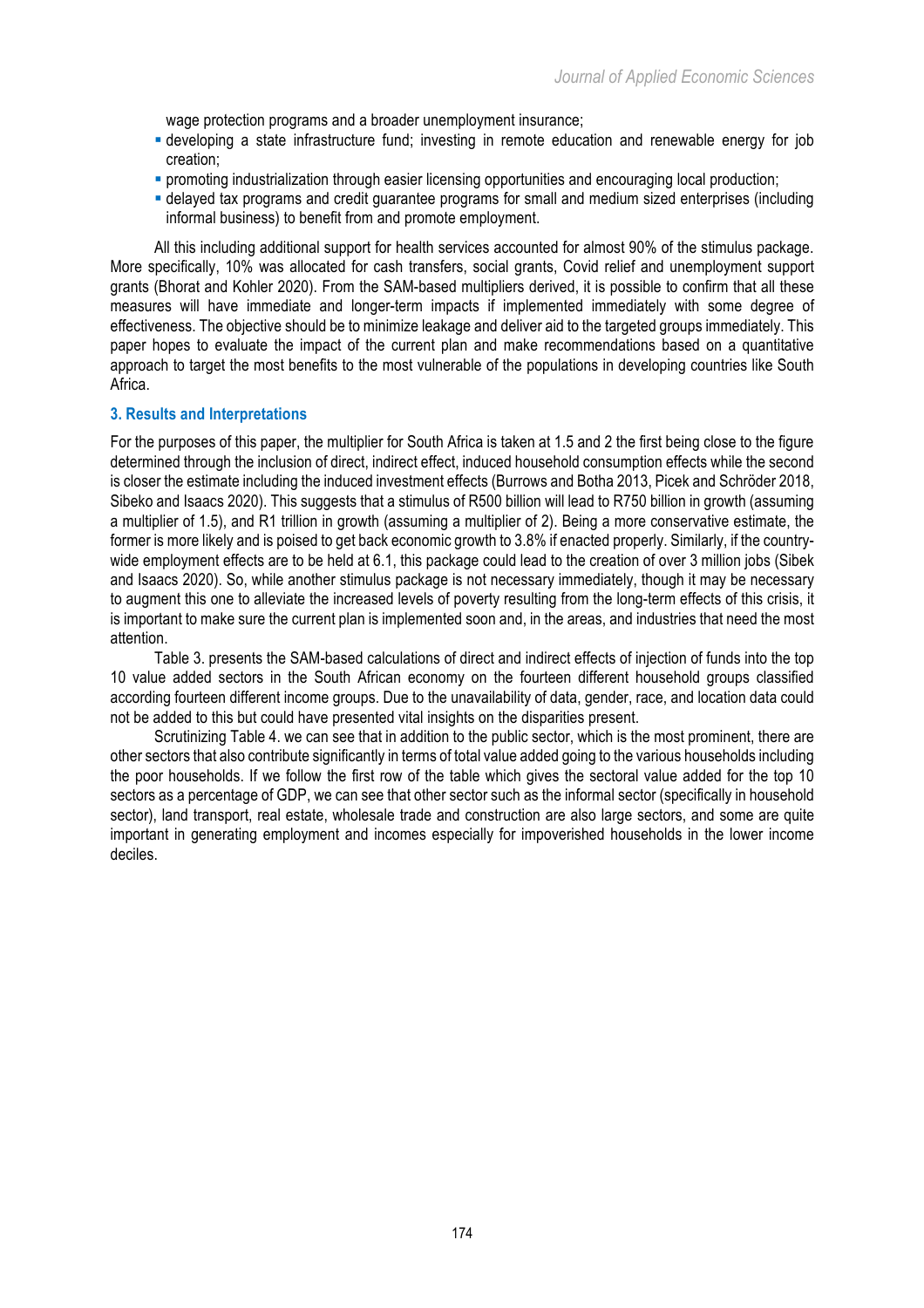|             | Government             | Informal Sector,<br><b>Households</b> | Land<br><b>Transport</b> | Real<br><b>Estate</b> | <b>Wholesale</b><br>Trade | Financial<br>Intermediation | Retail<br>Trade | <b>Mining</b> | <b>Business</b><br><b>Activities</b> | <b>Construction</b> |
|-------------|------------------------|---------------------------------------|--------------------------|-----------------------|---------------------------|-----------------------------|-----------------|---------------|--------------------------------------|---------------------|
| Sectoral VA | 619,302                | 301,764                               | 203,225                  | 179,497               | 174,356                   | 161,420                     | 141,81          | 127,527       | 124,240                              | 122,310             |
| Rank        |                        | 2                                     |                          | 4                     | 5                         | 6                           |                 | 8             | g                                    | 10                  |
| GTVA %      | 17.43%                 | 8.49%                                 | 5.72%                    | 5.05%                 | 4.91%                     | 4.54%                       | 3.99%           | 3.59%         | 3.50%                                | 3.44%               |
| hhd-0       | 0.005                  | 0.012                                 | 0.004                    | 0.002                 | 0.004                     | 0.003                       | 0.006           | 0.006         | 0.004                                | 0.005               |
| hhd-1       | 0.008                  | 0.018                                 | 0.007                    | 0.005                 | 0.007                     | 0.005                       | 0.010           | 0.009         | 0.007                                | 0.008               |
| hhd-2       | 0.011                  | 0.020                                 | 0.010                    | 0.007                 | 0.010                     | 0.008                       | 0.013           | 0.011         | 0.009                                | 0.009               |
| hhd-3       | 0.016                  | 0.025                                 | 0.013                    | 0.009                 | 0.013                     | 0.011                       | 0.017           | 0.015         | 0.013                                | 0.012               |
| hhd-4       | 0.022                  | 0.030                                 | 0.018                    | 0.013                 | 0.018                     | 0.017                       | 0.022           | 0.019         | 0.018                                | 0.016               |
| hhd-5       | 0.037                  | 0.043                                 | 0.028                    | 0.021                 | 0.028                     | 0.029                       | 0.035           | 0.030         | 0.029                                | 0.025               |
| hhd-6       | 0.055                  | 0.050                                 | 0.038                    | 0.030                 | 0.040                     | 0.045                       | 0.047           | 0.041         | 0.042                                | 0.034               |
| hhd-7       | 0.095                  | 0.072                                 | 0.059                    | 0.048                 | 0.065                     | 0.078                       | 0.074           | 0.064         | 0.070                                | 0.053               |
| hhd-8       | 0.203                  | 0.111                                 | 0.105                    | 0.091                 | 0.127                     | 0.170                       | 0.135           | 0.119         | 0.142                                | 0.096               |
| $hhd-91$    | 0.055                  | 0.030                                 | 0.030                    | 0.027                 | 0.035                     | 0.048                       | 0.037           | 0.033         | 0.039                                | 0.026               |
| $hhd-92$    | 0.060                  | 0.030                                 | 0.031                    | 0.027                 | 0.037                     | 0.051                       | 0.039           | 0.034         | 0.042                                | 0.028               |
| hhd-93      | 0.087                  | 0.043                                 | 0.043                    | 0.040                 | 0.054                     | 0.075                       | 0.054           | 0.049         | 0.060                                | 0.039               |
| $hhd-94$    | 0.106                  | 0.043                                 | 0.046                    | 0.043                 | 0.061                     | 0.089                       | 0.060           | 0.054         | 0.071                                | 0.043               |
| hhd-95<br>. | 0.172<br>$\sim$ $\sim$ | 0.073<br>.                            | 0.081                    | 0.078                 | 0.104                     | 0.151                       | 0.101           | 0.092         | 0.118                                | 0.073               |

Table 3. Multipliers for 14 different household groups for the top 10 Value Added sectors (in million Rands)

*Source*: Author's calculation based on 2015 South Africa SAM.

# Table 4. Employment outcomes in skilled and unskilled sector for 10-million-rand injection (using standard industry wages)

|                                 | Government | Informal Sector,<br><b>Households</b> | Land<br>Transport | Real<br><b>Estate</b> | Wholesale<br><b>Trade</b> | Financial<br>Intermediation | Retail<br>Trade | Mining | <b>Business</b><br><b>Activities</b> | Construction |
|---------------------------------|------------|---------------------------------------|-------------------|-----------------------|---------------------------|-----------------------------|-----------------|--------|--------------------------------------|--------------|
| Rank %                          |            |                                       |                   |                       |                           |                             |                 | 8      |                                      | 10           |
| %GTVA                           | 17.43%     | 8.49%                                 | 5.72%             | 5.05%                 | 4.91%                     | 4.54%                       | 3.99%           | 3.59%  | 3.50%                                | 3.44%        |
| No. of Extra Labor w/ Primary   | 5.97       | 55.68                                 | 39.58             | 37.79                 | 1.78                      | 22.70                       | 69. ا           | 2.30   | 23.56                                | 16.08        |
| No. of Extra Labor w/ Middle    | 6.52       | 55.40                                 | 35.34             | 40.35                 | 1.77                      | 23.94                       | 1.71            | 2.23   | 23.96                                | 15.78        |
| No. of Extra Labor w/ Secondary | 6.96       | 52.91                                 | 25.38             | 41.31                 | .66                       | 24.58                       | .64             | 2.05   | 23.71                                | 14.17        |
| No. of Extra Labor w/ Tertiary  | 6.95       | 48.13                                 | 13.97             | 39.96                 | 1.48                      | 23.86                       | .51             | .78    | 22.64                                | 11.73        |

*Source*: Author's calculation based on 2015 South Africa SAM.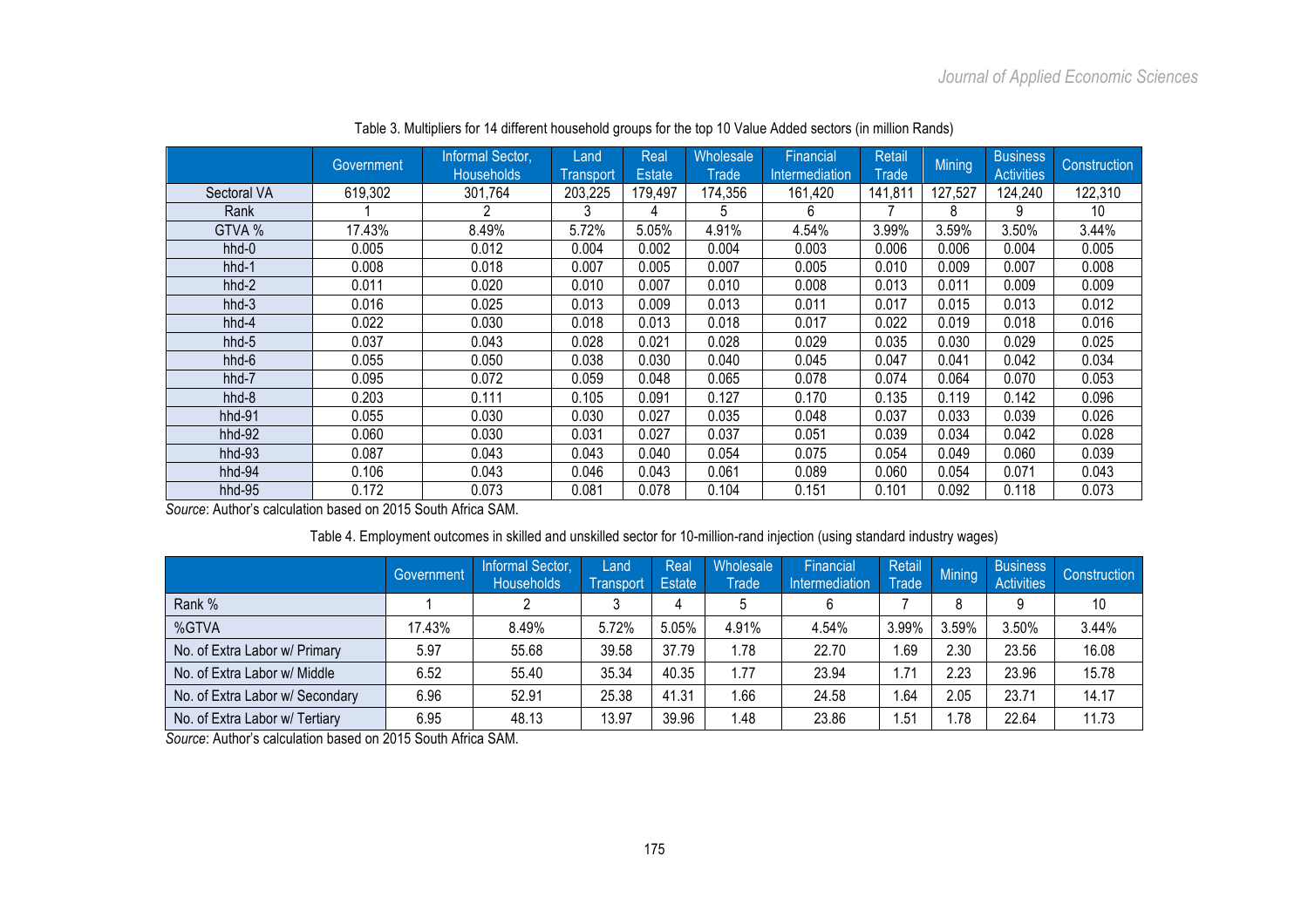Industrial energy consumption data suggests that COVID-19 has particularly hit industries like mining, manufacturing, and construction very hard, with energy consumption falling by over 50% in these sectors (Norland 2020). These are also sectors primarily employing low skilled workers, earning low wages in the lower and medium income deciles. Overall, earnings for lower educated workers are expected to fall by 40% (compared to 30% for skilled labor) which could make these groups more vulnerable and susceptible to food insecurity (Arndt *et al.* 2020a, 2020b, Karl Pauw 2020). When contextualized against the fact that more women and black Africans are likely to be employed in lower-skilled jobs, it is not surprising that more female-headed and black households are likely to fall below the poverty line than their male and white counterparts This also poses additional implications for increased gender and race-based inequality on top of the income inequality expected to rise by 0.23 on the Gini coefficient (UNDP 2020).

However, it is also important to note that those in the middle-income deciles are less likely to receive government transfers while also being vulnerable to income loss during the pandemic. Unlike wealthier households, those in the middle-income deciles are more likely to be employed in lower educated jobs, but less cushioned during a crisis than lower-income deciles due to not having access to government transfers at the same rate. It is important for cash transfer programs to acknowledge recent loss of income in these income groups or in the long run far more families maybe pushed down to poverty.

There are other steps the government has taken all of which need to be channeled efficiently. There are issues regarding financing efficiently these and other expenditures that do not necessarily require austerity. The approach to public finance in difficult times discussed in the context of Global Financial Crises (Khan 2004b, 2011, forthcoming 2020) prefigures what Krugman (2013) and others have suggested more recently. In times of crisis such as the present one, out-of-the box anti-austerity financing is the needed call of the hour.

Here are tables representing the impact on employment that would result from a 10-million-rand injection in the top 10 value added sectors. The results have been differentiated by education level closer analysis and using standard wages for the industry. It appears that the informal sector (specifically in household sector), land transport and real estate sectors will see the most job growth upon this injection. A lot of the jobs created will be in sectors that employ lower educated workers; targeted aid could not only sustain these industries but also low-skilled worker who are most at risk.

|                                                                                                                                                                                                                                                                                                                                                                                                                                                                                                                                                                                                                    | Government | Informal<br>Sector,<br>Households | Transport<br>Land | Real Estate | <b>Wholesale</b><br>rade | ntermediation<br>Financial | Retail Trade | Mining | Business<br>Activities | Construction    |
|--------------------------------------------------------------------------------------------------------------------------------------------------------------------------------------------------------------------------------------------------------------------------------------------------------------------------------------------------------------------------------------------------------------------------------------------------------------------------------------------------------------------------------------------------------------------------------------------------------------------|------------|-----------------------------------|-------------------|-------------|--------------------------|----------------------------|--------------|--------|------------------------|-----------------|
| Rank %                                                                                                                                                                                                                                                                                                                                                                                                                                                                                                                                                                                                             | 1          | $\overline{2}$                    | 3                 | 4           | 5                        | 6                          | 7            | 8      | 9                      | 10 <sup>1</sup> |
| %GTVA                                                                                                                                                                                                                                                                                                                                                                                                                                                                                                                                                                                                              | 17.43      | 8.49                              | 5.72              | 5.05        | 4.91                     | 4.54                       | 3.99         | 3.59   | 3.50                   | 3.44            |
| No. of Extra Labor w/ Primary                                                                                                                                                                                                                                                                                                                                                                                                                                                                                                                                                                                      | 5.97       | 55.68                             | 39.58             | 37.79       | 1.78                     | 22.70                      | 1.69         | 2.30   | 23.56                  | 16.08           |
| No. of Extra Labor w/ Middle                                                                                                                                                                                                                                                                                                                                                                                                                                                                                                                                                                                       | 6.52       | 55.40                             | 35.34             | 40.35       | 1.77                     | 23.94                      | 1.71         | 2.23   | 23.96                  | 15.78           |
| No. of Extra Labor w/<br>Secondary                                                                                                                                                                                                                                                                                                                                                                                                                                                                                                                                                                                 | 6.96       | 52.91                             | 25.38             | 41.31       | 1.66                     | 24.58                      | 1.64         | 2.05   | 23.71                  | 14.17           |
| No. of Extra Labor w/ Tertiary                                                                                                                                                                                                                                                                                                                                                                                                                                                                                                                                                                                     | 6.95       | 48.13                             | 13.97             | 39.96       | 1.48                     | 23.86                      | 1.51         | 1.78   | 22.64                  | 11.73           |
| Source: Author's calculation based on 2015 South Africa SAM<br>4. Further Observations and Evaluation of South Africa's Covid-19 Relief Plan                                                                                                                                                                                                                                                                                                                                                                                                                                                                       |            |                                   |                   |             |                          |                            |              |        |                        |                 |
| There are non-export sectors such as construction and transportation sectors shown in Table 5 and others in the<br>subsequent tables in the text that make a large contribution to GDP and employment. In fact, through the input-<br>output table and SAM we can identify and derive a larger list of sectors which should receive government support.<br>If gender, race, and location-specific data were available, adjustments could be made to improve disparities in<br>those areas as well.<br>We now separate out the different worker situations for the top 10 sectors in our attempt to look closely at |            |                                   |                   |             |                          |                            |              |        |                        |                 |
| the component of household income coming from labor. Here we can see that Food Manufacturing is the sector<br>that comes out on top from this angle. However, machinery, chemical products, fabricated metals, and production                                                                                                                                                                                                                                                                                                                                                                                      |            |                                   |                   |             |                          |                            |              |        |                        |                 |

Table 5. Employment outcomes in skilled and unskilled sector for 10-million-rand injection (using standard industry wages)

## **4. Further Observations and Evaluation of South Africa's Covid-19 Relief Plan**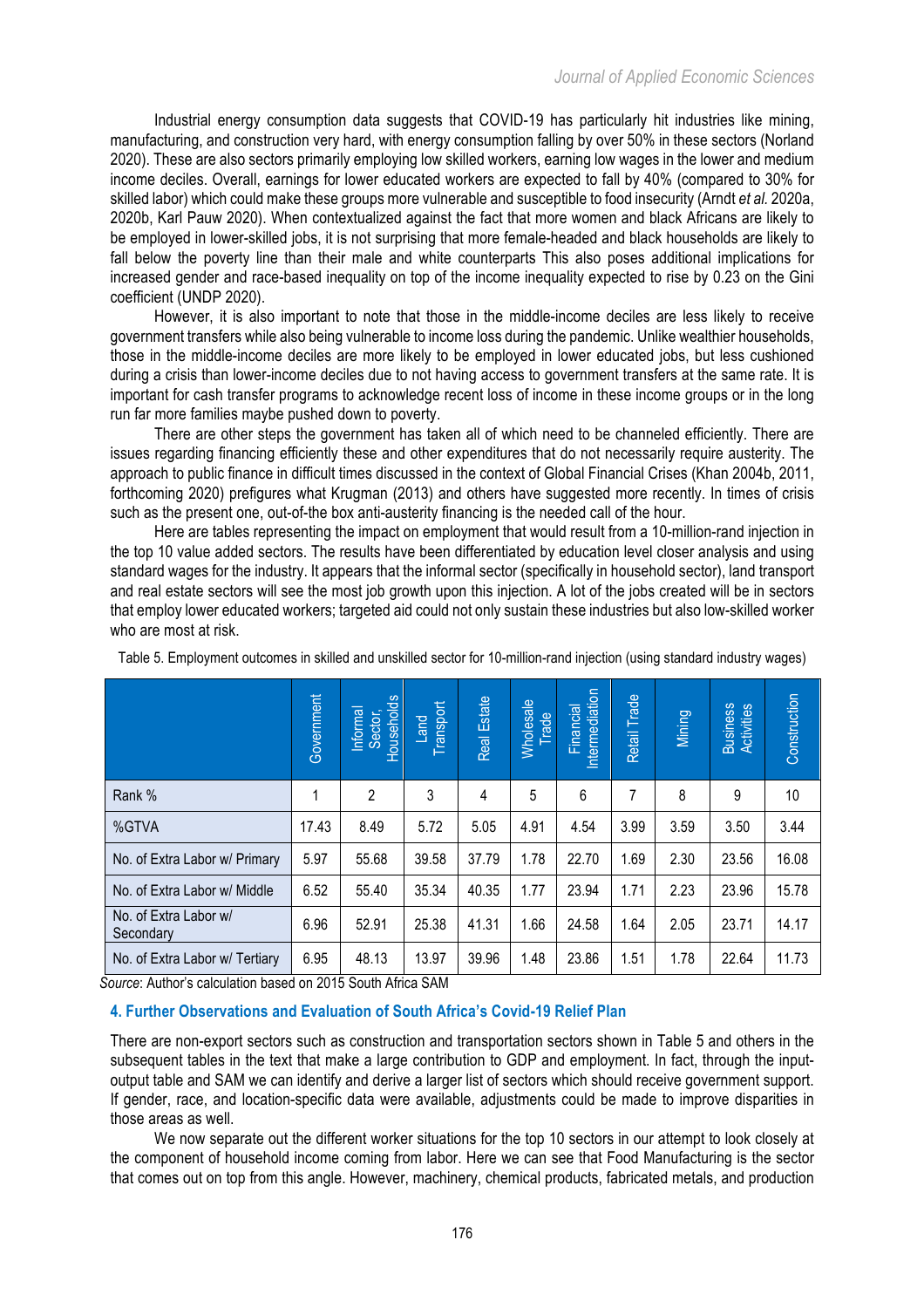of motor vehicle parts are also significant. Thus, the package for increasing aggregate demand through aid to various sectors will need to include these sectors as strategic also.

| Commodity                                    | Sectoral<br>Value<br>Added | Rank of<br>$%$ of<br><b>GTVA</b> | $%$ of<br><b>GTVA</b> | <b>Multiplier for</b><br>Labor w/<br>Primary Ed. | <b>Multiplier for</b><br>Labor w/<br>Middle Ed. | <b>Multiplier for</b><br>Labor w/<br>Secondary Ed. | <b>Multiplier</b><br>for Labor<br>w/Tertiary |
|----------------------------------------------|----------------------------|----------------------------------|-----------------------|--------------------------------------------------|-------------------------------------------------|----------------------------------------------------|----------------------------------------------|
| Food                                         | 88,002                     |                                  | 2.48%                 | 0.015                                            | 0.035                                           | 0.090                                              | 0.286                                        |
| Machinery                                    | 31,420                     | $\overline{2}$                   | 0.88%                 | 0.017                                            | 0.043                                           | 0.104                                              | 0.284                                        |
| Other Chemical<br>Products                   | 27,789                     | 3                                | 0.78%                 | 0.015                                            | 0.038                                           | 0.104                                              | 0.284                                        |
| <b>Fabricated Metals</b>                     | 26,551                     | 4                                | 0.75%                 | 0.030                                            | 0.079                                           | 0.156                                              | 0.243                                        |
| <b>Motor Vehicle Parts</b>                   | 25,367                     | 5                                | 0.71%                 | 0.013                                            | 0.032                                           | 0.078                                              | 0.209                                        |
| Basic Chemicals.<br><b>Nuclear</b>           | 21,963                     | 6                                | 0.62%                 | 0.030                                            | 0.079                                           | 0.156                                              | 0.243                                        |
| Misc. Manufacturing                          | 20,228                     | 7                                | 0.57%                 | 0.014                                            | 0.031                                           | 0.079                                              | 0.148                                        |
| Paper                                        | 18,843                     | 8                                | 0.53%                 | 0.021                                            | 0.039                                           | 0.084                                              | 0.219                                        |
| Plastic                                      | 12,626                     | 9                                | 0.36%                 | 0.017                                            | 0.085                                           | 0.195                                              | 0.272                                        |
| <b>Computer Related</b><br><b>Activities</b> | 7,739                      | 10                               | 0.22%                 | 0.013                                            | 0.026                                           | 0.081                                              | 0.360                                        |

|  |  | Table 6. Multipliers for top 10 Value Added (VA) in manufacturing sector for different labor levels |  |  |
|--|--|-----------------------------------------------------------------------------------------------------|--|--|
|  |  |                                                                                                     |  |  |

*Source:* Author's calculation based on 2015 South Africa SAM

We now turn to Table 7 which gives a picture of employment in the top 10 manufacturing sectors by looking at unskilled and skilled labor situation separately. It is important to highlight that these sectors not only create high skilled jobs, but also a significant amount of medium and low-skilled jobs as well which would not only create employment opportunities, but specifically jobs with better wages.

| Commodity                                    | Sectoral<br>VA | Rank<br>of $%$<br><b>GTVA</b> | $%$ of<br>GT<br><b>VA</b> | Lab.<br>Prim./<br><b>GTVA</b> | Lab.<br>Mid.<br>/GTVA | Lab.<br>Sec.<br><b>GTVA</b> | Lab.<br>Tert./G<br><b>TVA</b> | Lab.<br>Prim.<br>$VA-%$ | Lab.<br>Mid.<br>$NA-%$ | Lab.<br>Sec./<br>$VA-%$ | Lab.<br>Tert.<br>$NA-%$ |
|----------------------------------------------|----------------|-------------------------------|---------------------------|-------------------------------|-----------------------|-----------------------------|-------------------------------|-------------------------|------------------------|-------------------------|-------------------------|
| Food                                         | 88,002         |                               | 2.48                      | 0.06%                         | 0.16%                 | 0.37%                       | 0.69%                         | 2.45                    | 6.36                   | 14.99                   | 27.97                   |
| Machinery                                    | 31,420         | $\overline{2}$                | 0.88                      | 0.01%                         | 0.05%                 | 0.14%                       | 0.44%                         | 1.68                    | 5.59                   | 15.89                   | 49.82                   |
| Other<br>Chemical<br>Products                | 27,789         | 3                             | 0.78                      | 0.00%                         | 0.05%                 | 0.17%                       | 0.20%                         | 0.16                    | 7.40                   | 26.82                   | 32.71                   |
| Fabricated<br><b>Metals</b>                  | 26,551         | 4                             | 0.75                      | 0.04%                         | 0.13%                 | 0.25%                       | 0.27%                         | 5.67                    | 17.35                  | 33.07                   | 36.73                   |
| <b>Motor Vehicle</b><br>Parts                | 25,367         | 5                             | 0.71                      | 0.01%                         | 0.05%                 | 0.15%                       | 0.50%                         | 1.84                    | 6.78                   | 20.44                   | 69.55                   |
| <b>Basic</b><br>Chemicals,<br><b>Nuclear</b> | 21,963         | 6                             | 0.62                      | 0.00%                         | 0.05%                 | 0.17%                       | 0.20%                         | 0.16                    | 7.40                   | 26.82                   | 32.71                   |
| Misc.<br>Manufacturing                       | 20,228         | 7                             | 0.57                      | 0.01%                         | 0.02%                 | 0.05%                       | 0.07%                         | 1.06                    | 3.16                   | 8.92                    | 12.29                   |
| Paper                                        | 18,843         | 8                             | 0.53                      | 0.01%                         | 0.03%                 | 0.07%                       | 0.20%                         | 1.07                    | 5.27                   | 12.32                   | 37.56                   |
| Plastic                                      | 12,626         | 9                             | 0.36                      | 0.01%                         | 0.06%                 | 0.13%                       | 0.14%                         | 1.82                    | 17.14                  | 37.86                   | 39.93                   |
| Computer<br>Related<br><b>Activities</b>     | 7,739          | 10                            | 0.22                      | 0.00%                         | $0.00\%$              | 0.02%                       | 0.18%                         | 0.44                    | 1.22                   | 9.39                    | 84.68                   |

Table 7. Employment in Top 10 value added (VA) in manufacturing sector for different labor sectors

*Source*: Author's calculation based on 2015 South Africa SAM.

Below are some of the tables for the multipliers in the health sector and the construction sectors, both of which has received significant investments in this stimulus to improve public health infrastructure, overall infrastructure, and jobs in the economy. This was a particularly needed investment and will have long-run effects in creating high-paying jobs and improving human capabilities overall. This is also one of the scenarios where the integration of indigenous productive activities could have allowed the integration of indigenous healing, medicinal and educational practices, much of which has a lot of value in public health beyond preserving cultural practices.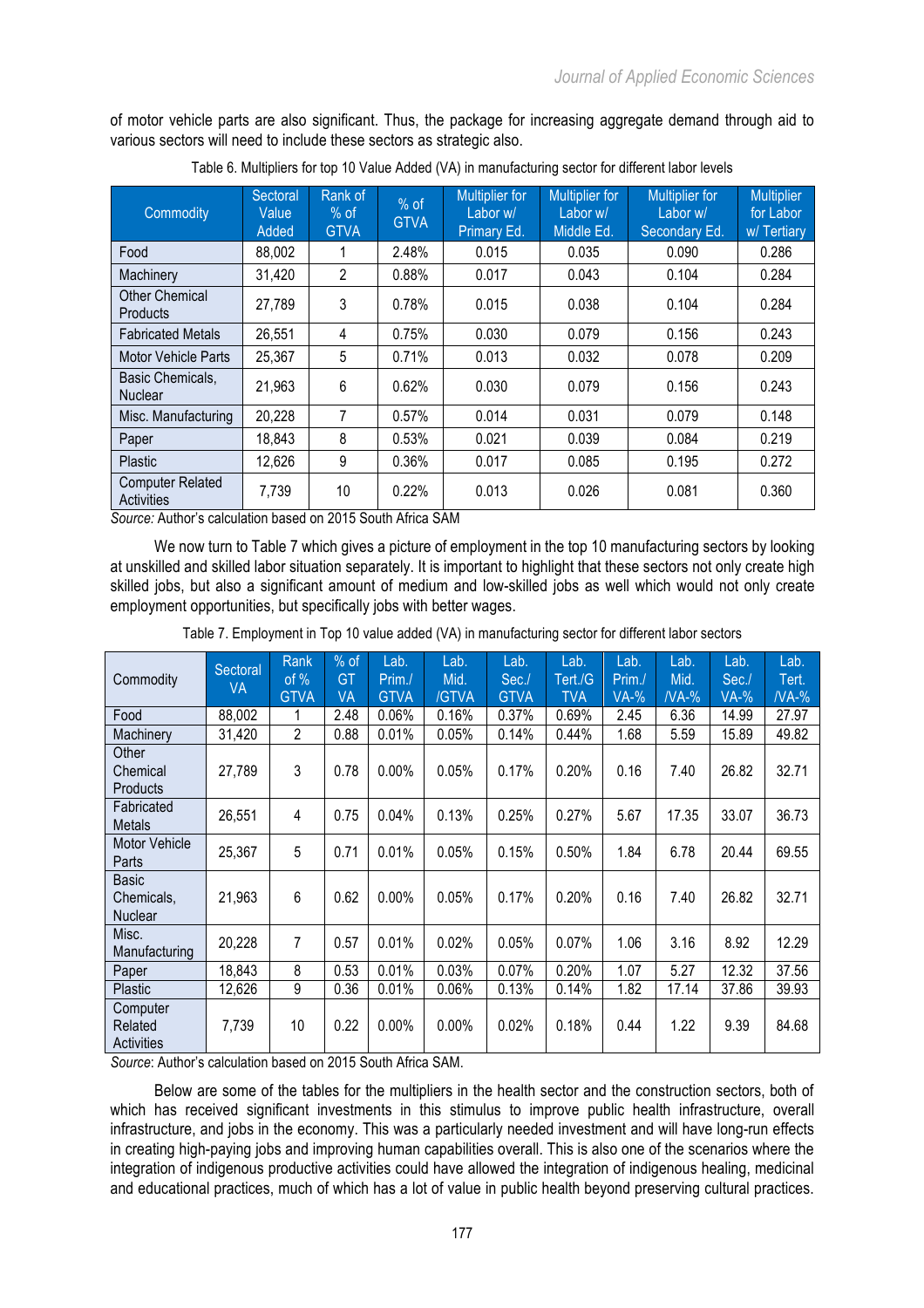These investments could have wide-reaching effects not only on the indigenous populations but have disparityreducing effects on the greater population at hand.

|                   | <b>Health and Social Work</b> | <b>Insurance and Pension</b> | <b>Medical Appliances</b> |
|-------------------|-------------------------------|------------------------------|---------------------------|
| Labor w/ Primary  | 0.015                         | 0.016                        | 0.002                     |
| Labor w/ Middle   | 0.031                         | 0.024                        | 0.005                     |
| Labor w/Secondary | 0.087                         | 0.120                        | 0.015                     |
| Labor w/ Tertiary | 0.327                         | 0.398                        | 0.043                     |

Table 8. Multipliers for Workers in Health and Related Service Sectors

*Source*: Author's calculation based on 2015 South Africa SAM.

Table 9. Multipliers for Workers in Construction and Related Sectors from SAM-based Calculations

|                   | Construction | <b>Construction, related Services</b> |
|-------------------|--------------|---------------------------------------|
| Labor w/Primary   | 0.026        | 0.046                                 |
| Labor w/Middle    | 0.047        | 0.068                                 |
| Labor w/Secondary | 0.095        | 0.096                                 |
| Labor w/Tertiary  | 0.188        | 0.167                                 |

*Source*: Author's calculation based on 2015 South Africa SAM.

The multipliers for the sectors broadly related to the agriculture sector are presented below. It is important to continue investment into these sectors due to the large amount job opportunities it creates for lower skilled and lower income populations. Though the data is not present, it is important to highlight that a lot of the agricultural work and production is undertaken by black and indigenous workers. It is important for the government to not only pay attention to other productive activities undertaken by indigenous groups but also ensure that certain indigenous practices are sustained through this support. These actions are necessary to alleviate marginalized groups from poverty and reduce inequality, particularly in these times when they are more susceptible to vulnerabilities and insecurities.

|                                                 | Agriculture | Forestry | <b>Fishing</b>                   | Meat  | Fish               | Vegetable | ∝<br>Fruit &<br>Nuts | roducts<br><b>Dairy</b><br>$\Omega$ | Grain mill<br>Products | Starches<br>Products | Animal<br>Feeding<br>Products |
|-------------------------------------------------|-------------|----------|----------------------------------|-------|--------------------|-----------|----------------------|-------------------------------------|------------------------|----------------------|-------------------------------|
| Labor w/ Primary                                | 0.037       | 0.071    | 0.046                            | 0.020 | 0.019              | 0.018     | 0.021                | 0.015                               | 0.015                  | 0.019                | 0.012                         |
| Labor w/ Middle                                 | 0.043       | 0.051    | 0.048                            | 0.034 | 0.032              | 0.029     | 0.036                | 0.027                               | 0.027                  | 0.034                | 0.022                         |
| Labor w/<br>Secondary                           | 0.069       | 0.074    | 0.136                            | 0.068 | 0.062              | 0.055     | 0.074                | 0.058                               | 0.058                  | 0.075                | 0.047                         |
| Labor w/ Tertiary                               | 0.157       | 0.159    | 0.170                            | 0.136 | 0.124              | 0.109     | 0.152                | 0.120                               | 0.122                  | 0.156                | 0.099                         |
| hhd-0                                           | 0.006       | 0.009    | 0.007                            | 0.004 | 0.003              | 0.003     | 0.004                | 0.003                               | 0.003                  | 0.004                | 0.002                         |
| hhd-1                                           | 0.009       | 0.013    | 0.011                            | 0.006 | 0.005              | 0.005     | 0.006                | 0.004                               | 0.004                  | 0.006                | 0.004                         |
| hhd-2                                           | 0.010       | 0.014    | 0.014                            | 0.007 | 0.007              | 0.006     | 0.007                | 0.006                               | 0.006                  | 0.007                | 0.005                         |
| $hhd-3$<br>Ostros - Artik - Jan - Hardetta - Le | 0.013       | 0.017    | 0.018<br>$0.045$ $0.045$ $1.001$ | 0.009 | 0.009<br>$\bigcap$ | 0.008     | 0.010                | 0.007                               | 0.008                  | 0.010                | 0.006                         |

Table 10. Multipliers for related agricultural sectors for labor at different education levels and lower income household groups

*Source*: Author's calculation based on 2015 South Africa SAM.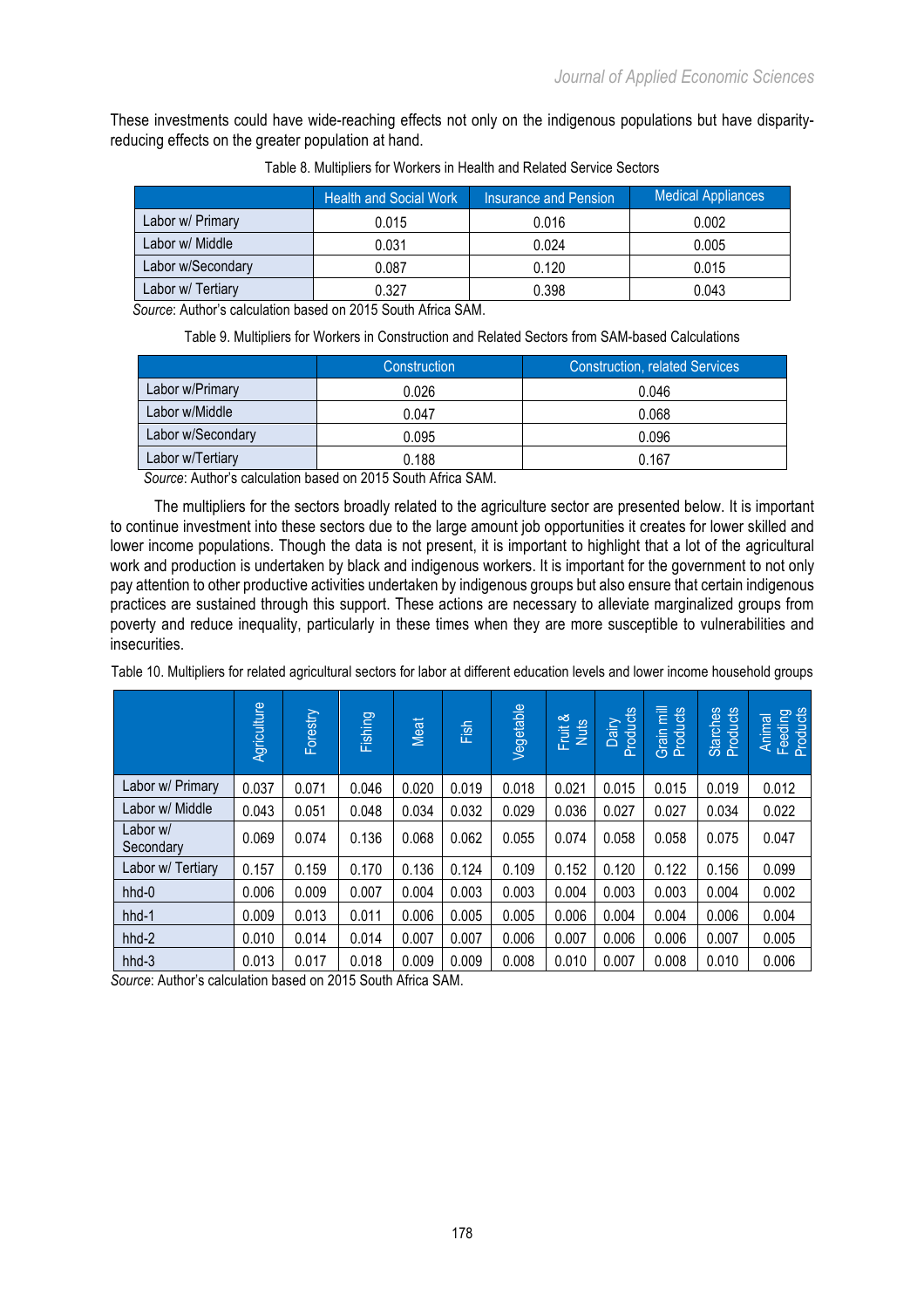|                                    | Government | Sector,<br>Households<br>Informal | Land Transport | Real Estate              | Wholesale<br>Trade | Financial<br>Intermediation | Retail Trade | <b>Mining</b> | Business<br>Activities | Construction    | Electricity,<br>Gas, Power | Activities to<br>Financial<br>Intermediation | Food   | Insurance and<br>pension<br>funding | Sale of motor<br>vehicles | Agriculture | Health and<br>Social Work | Post and<br>Telecom | Coal Mining | Other Mining |
|------------------------------------|------------|-----------------------------------|----------------|--------------------------|--------------------|-----------------------------|--------------|---------------|------------------------|-----------------|----------------------------|----------------------------------------------|--------|-------------------------------------|---------------------------|-------------|---------------------------|---------------------|-------------|--------------|
| Sectoral<br>VA                     | 619,302    | 301,76<br>$\overline{4}$          | 203,2<br>25    | 179,49<br>$\overline{7}$ | 174,356            | 161,420                     | 141,811      | 127,527       | 124,240                | 122,310         | 107,583                    | 98,016                                       | 95,649 | 88,002                              | 80,489                    | 76,754      | 71,773                    | 69,424              | 67,562      | 66,042       |
| Rank %                             |            | $\overline{2}$                    | 3              | 4                        | 5                  | 6                           | -7           | 8             | 9                      | 10 <sup>°</sup> | 11                         | 12                                           | 13     | 14                                  | 15                        | 16          | 17                        | 18                  | 19          | 20           |
| %GTVA                              | 17.43      | 8.49                              | 5.72           | 5.05                     | 4.91               | 4.54                        | 3.99         | 3.59          | 3.50                   | 3.44            | 3.03                       | 2.76                                         | 2.69   | 2.48                                | 2.27                      | 2.16        | 2.02                      | 1.95                | 1.90        | 1.86         |
| Labor<br>W <sup>1</sup><br>Primary | 0.024      | 0.081                             | 0.021          | 0.011                    | 0.021              | 0.012                       | 0.030        | 0.033         | 0.019                  | 0.026           | 0.012                      | 0.008                                        | 0.025  | 0.016                               | 0.025                     | 0.037       | 0.015                     | 0.011               | 0.021       | 0.015        |
| Labor<br>W/<br>Middle              | 0.047      | 0.102                             | 0.046          | 0.018                    | 0.044              | 0.017                       | 0.064        | 0.049         | 0.041                  | 0.047           | 0.019                      | 0.014                                        | 0.045  | 0.024                               | 0.059                     | 0.043       | 0.031                     | 0.026               | 0.034       | 0.035        |
| Labor<br>W/<br>Second<br>ary       | 0.201      | 0.099                             | 0.095          | 0.055                    | 0.113              | 0.130                       | 0.143        | 0.115         | 0.133                  | 0.096           | 0.058                      | 0.256                                        | 0.098  | 0.120                               | 0.158                     | 0.069       | 0.087                     | 0.074               | 0.093       | 0.090        |
| Labor<br>W/<br>Tertiary            | 0.570      | 0.133                             | 0.177          | 0.160                    | 0.288              | 0.456                       | 0.258        | 0.236         | 0.355                  | 0.189           | 0.254                      | 0.445                                        | 0.205  | 0.398                               | 0.280                     | 0.157       | 0.327                     | 0.251               | 0.226       | 0.286        |
| hhd-0                              | 0.005      | 0.012                             | 0.004          | 0.002                    | 0.004              | 0.003                       | 0.006        | 0.006         | 0.004                  | 0.005           | 0.003                      | 0.002                                        | 0.005  | 0.003                               | 0.005                     | 0.006       | 0.003                     | 0.003               | 0.004       | 0.003        |
| hhd-1                              | 0.008      | 0.018                             | 0.007          | 0.005                    | 0.007              | 0.005                       | 0.010        | 0.009         | 0.007                  | 0.008           | 0.005                      | 0.006                                        | 0.007  | 0.006                               | 0.009                     | 0.009       | 0.006                     | 0.005               | 0.007       | 0.006        |
| $hhd-2$                            | 0.011      | 0.020                             | 0.010          | 0.007                    | 0.010              | 0.008                       | 0.013        | 0.011         | 0.009                  | 0.009           | 0.007                      | 0.010                                        | 0.009  | 0.009                               | 0.012                     | 0.010       | 0.008                     | 0.006               | 0.009       | 0.008        |
| $hhd-3$                            | 0.016      | 0.025                             | 0.013          | 0.009                    | 0.013              | 0.011                       | 0.017        | 0.015         | 0.013                  | 0.012           | 0.010                      | 0.015                                        | 0.013  | 0.012                               | 0.017                     | 0.013       | 0.010                     | 0.009               | 0.013       | 0.012        |
| hhd-4                              | 0.022      | 0.030                             | 0.018          | 0.013                    | 0.018              | 0.017                       | 0.022        | 0.019         | 0.018                  | 0.016           | 0.014                      | 0.021                                        | 0.017  | 0.017                               | 0.022                     | 0.017       | 0.014                     | 0.012               | 0.017       | 0.016        |
| hhd-5                              | 0.037      | 0.043                             | 0.028          | 0.021                    | 0.028              | 0.029                       | 0.035        | 0.030         | 0.029                  | 0.025           | 0.022                      | 0.037                                        | 0.026  | 0.029                               | 0.035                     | 0.025       | 0.024                     | 0.020               | 0.027       | 0.026        |
| hhd-6                              | 0.055      | 0.050                             | 0.038          | 0.030                    | 0.040              | 0.045                       | 0.047        | 0.041         | 0.042                  | 0.034           | 0.033                      | 0.059                                        | 0.035  | 0.044                               | 0.049                     | 0.033       | 0.034                     | 0.030               | 0.039       | 0.037        |
| hhd-7                              | 0.095      | 0.072                             | 0.059          | 0.048                    | 0.065              | 0.078                       | 0.074        | 0.064         | 0.070                  | 0.053           | 0.056                      | 0.095                                        | 0.056  | 0.075                               | 0.077                     | 0.050       | 0.059                     | 0.050               | 0.062       | 0.062        |
| hhd-8                              | 0.203      | 0.111                             | 0.105          | 0.091                    | 0.127              | 0.170                       | 0.135        | 0.119         | 0.142                  | 0.096           | 0.114                      | 0.195                                        | 0.103  | 0.158                               | 0.142                     | 0.089       | 0.125                     | 0.103               | 0.117       | 0.123        |
| hhd-91                             | 0.055      | 0.030                             | 0.030          | 0.027                    | 0.035              | 0.048                       | 0.037        | 0.033         | 0.039                  | 0.026           | 0.034                      | 0.053                                        | 0.028  | 0.045                               | 0.039                     | 0.025       | 0.035                     | 0.029               | 0.033       | 0.035        |
| hhd-92                             | 0.060      | 0.030                             | 0.031          | 0.027                    | 0.037              | 0.051                       | 0.039        | 0.034         | 0.042                  | 0.028           | 0.034                      | 0.057                                        | 0.030  | 0.047                               | 0.041                     | 0.026       | 0.037                     | 0.031               | 0.034       | 0.037        |
| hhd-93                             | 0.087      | 0.043                             | 0.043          | 0.040                    | 0.054              | 0.075                       | 0.054        | 0.049         | 0.060                  | 0.039           | 0.051                      | 0.081                                        | 0.042  | 0.069                               | 0.057                     | 0.037       | 0.055                     | 0.045               | 0.050       | 0.053        |
| hhd-94                             | 0.106      | 0.043                             | 0.046          | 0.043                    | 0.061              | 0.089                       | 0.060        | 0.054         | 0.071                  | 0.043           | 0.057                      | 0.094                                        | 0.047  | 0.081                               | 0.064                     | 0.040       | 0.065                     | 0.052               | 0.055       | 0.061        |
| hhd-95                             | 0.172      | 0.073                             | 0.081          | 0.078                    | 0.104              | 0.151                       | 0.101        | 0.092         | 0.118                  | 0.073           | 0.102                      | 0.155                                        | 0.080  | 0.138                               | 0.108                     | 0.069       | 0.109                     | 0.089               | 0.095       | 0.105        |

Table 11. SAM-based multipliers for top 20 VA sectors for output, labor & 14 HH groups

*Source*: Author's calculation based on 2015 South Africa SAM.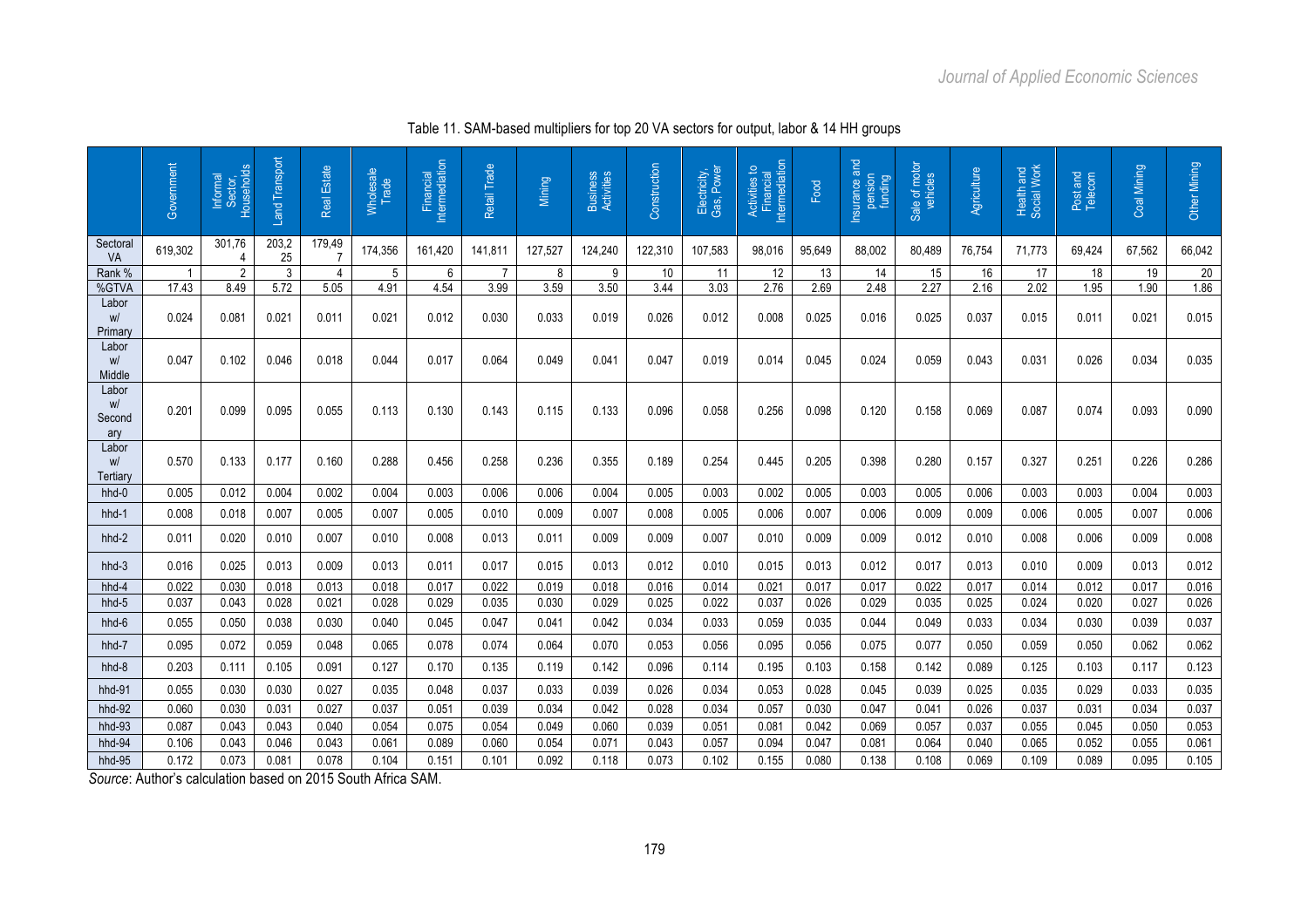Finally, a more expansive look at the top 20 value added sectors are presented below to highlight some more sectors which could benefit from the economic stimulus. This table also allows us to recognize the sectors that would benefit the poorest and the most vulnerable of the population, especially those who might have the least number of transferable skills. This could allow policy makers to focus on sectors like agriculture and mining which see some of the poorest populations in them, while also recognizing sectors which might bring in more jobs for lower skilled people like the informal sector (specifically in household sector), agriculture and retail trade.

We acknowledge that the Government of South Africa has credibly announced a plan with strategic programs to be implemented in immediate, short-term, and long-term span. The four major strategies the government has adopted in this regard are as follows (KPMG 2020):

- focusing on keeping small and medium-run enterprises running through debt relief programs, especially providing finances and capital to local producers of essential goods. This has also been supplemented with delayed tax programs to aid such businesses. From the analysis of SAM 2015, we can see that retail, wholesale trade and business activities account for a large proportion of the value added to the economy. It is thus useful to prioritize the resources needed to sustain these sectors during this crisis.
- the government also began programs to reduce youth unemployment numbers by providing cash transfers to employers financially affected by COVID-19, who continue to employ a certain number of employees at certain wage levels. In addition to encouraging employment, the government has also expanded its unemployment insurance programs considering this pandemic, and the resulting rise in job loss.
- creating and investing in the National Empowerment Fund to specifically make loans available to black entrepreneurs and manufacturers to help grant access to resources to the most vulnerable populations and help reduce racial inequality exacerbated by the pandemic.
- § dedicate funds towards infrastructure development, particularly for renewable energy and remote learning needs to meet the immediate and long-run demands of South African development, while also creating employment opportunities.

While specificity is required within each of the categories, the government's declared policy support measures in dealing with the economic fallout of COVID-19 certainly deserve appreciation. The support analyzed above includes working capital loan fund for manufacturing and service industries, renewable energy fund, infrastructure growth fund, working capital support for cottage, micro, small and medium enterprises, and safety net expansion. However, the upshot of our quantitative estimates based on SAM- 2015, and labor force survey indicates that while this package sufficient in the short run (based on strategic allocation of the aid for maximum countervailing impact), there needs to be a second stimulus package once the impact of the crisis and the first stimulus is assessed. It is highly likely that the poverty and inequality exacerbated by the crisis is unlikely to be fully addressed by the amount within this stimulus, as many within the middle-income deciles are susceptible to becoming poorer in the long run. Thus, an additional quantum of aid package will be needed for both social safety net protection and achieving a reasonable rate of economic growth after the first two quarters of the COVID-19 external shock. Based on earlier work done by Khan (1999) and other literature on IK, we can reasonably conclude that including trading based on IK in addition to the standard public health procedures will improve the effectiveness of the aid package by 10% to 20%.

## **Summary, Policy Recommendations and Conclusions**

The analysis done in the paper demonstrates the crucial salience of thinking about pandemics and development intersectionally from an SEC perspective. The following conclusions and recommendations for South Africa also holds lessons for other developing nations:

- aid going towards buying PPE and other medical equipment, and for adequate testing, should be given to the presently affected areas first while a reserve fund should be maintained for future affected areas or for those areas where there will be an intensification of the infection, sickness, and mortalities. The amount and proportions should be up to the discretion of expert advisor group of public health professionals and including social scientists who have studied public health issues.
- **certain areas may be more prone to experiencing most acute food shortages than others. Quick** identification of the poor families in these areas and effective delivery of cash transfers and food aid will be the key required actions. While there will inevitably be some leakage, its scope should be minimized by working with reliable government officials, volunteers and local people who have a reputation for being reliable. Headcount indexes and other methods may be implemented to identify key areas to prioritize for aid in countries for strategic utilization of limited resources.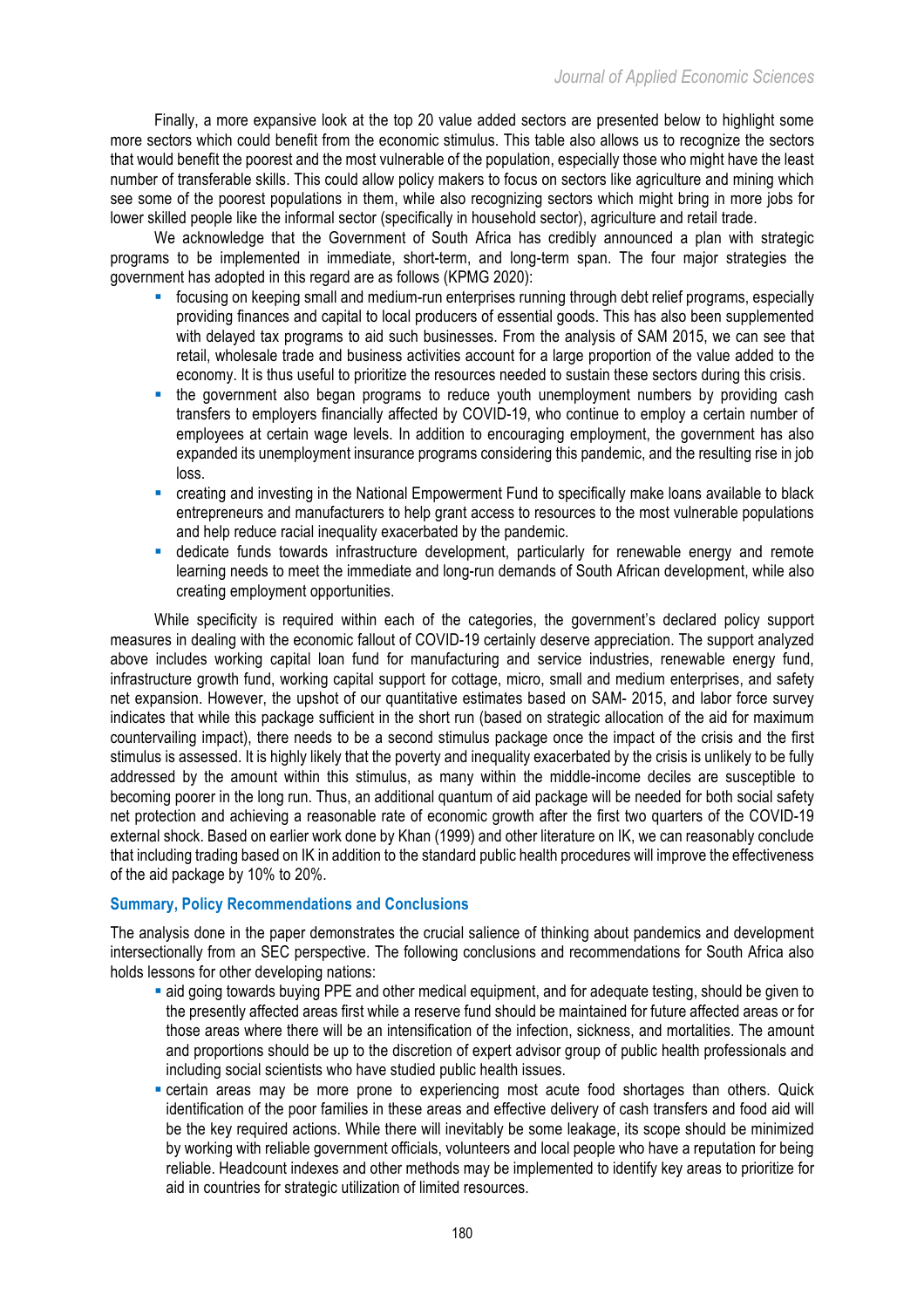- § there are advantages in combining industrial location data with data for hotspots of COVID-19 infection. Aid needs to be rushed and kept flowing in an appropriate amount with constant feedback through monitoring. It is important to be attentive to such trends and contexts in data to better administer stimuluses to areas that will not only help the most amount of people during the crisis but will also yield the shortest and long-run growth for the most labor-intensive sectors.
- the relief packages (such as food aid, cash transfers, building houses for homeless) may be reasonable steps but the amount allocated so far may not be adequate. The SAM-based multipliers derived through this exercise confirms that all these measures will have immediate and long- term impacts if implemented immediately with some degree of effectiveness. The objective should be to minimize leakage and deliver aid to the targeted groups immediately. An emphasis should be given to cash transfer programs implemented while upholding the social distancing rules, with the beneficiaries receiving their allowances in either mobile financial system accounts or in locations where social distance guidelines can be maintained. If such cash transfer systems are not present, then resources should be directed towards the creation of such programs. It is imperative for developing countries to evaluate the effectiveness of relief packages, even if it is a modeled quantitative estimate, to properly examine what sectors need attention and to what degree it will need it generate positive demand-side effects.
- the SAM-based calculations identify the direct and indirect effects of injection of funds into the top 10 value added sectors in South African economy on fourteen different household groups. These groups include households at various levels of income. The results indicate that the government and informal, household sectors are certainly important; but in addition to these sectors on which most commentators have focused on so far, there are other sectors that are important as well. Other service sectors such as retail and wholesale trade, land transport, housing and infrastructure construction and mining are also large sectors. These are quite important in generating employment and incomes, especially for impoverished households such as small farmers and day laborers. These sectors deserve support as well. As mentioned earlier, the pandemic relief plans should ultimately lead into long-run development plans and thus the focus should remain on revitalizing the largest sectors of the economy to restart growth.

The SAM-based calculations also identified the direct and indirect effects of injection of funds into the top 10 value added sectors in the South African economy on overall employment, and on employment of skilled and unskilled workers differentiated by education level. Additional information from Labor Force Survey is used to supplement the SAM-based data. Here are a few interesting insights based on analyzing that combined data set:

- the public sector continues to be the largest in terms of sectoral value added, followed by the informal sector (specifically in household sector), land transport, real estate, wholesale, and retail trade. However, when the multipliers are examined in terms of household income, it can specifically be seen that the that households with lower incomes are most likely to benefit from money going into the informal sector (specifically in household sector), retail trade, mining, and construction. It is also important to note that more people are likely to be pushed into the informal sector because of this pandemic.
- in terms of job growth, upon an injection of funds, the most growth in opportunities can be seen the informal sector (specifically in household sector), land transport and business activities sector when wages are considered. It should also be noted that job growth is relatively similar for people of all education levels except tertiary level education, where less opportunities are created as expected due to the higher need for qualifications.
- the largest value-added sectors in the manufacturing industries are food, machinery, chemical product, and fabricated metals production. Labor with tertiary and secondary education are more likely to see higher yield when these sectors are invested in compared to labor with lower academic qualifications.

In this paper, we have emphasized the importance of integrating indigenous knowledge during crises like the current COVID-19 debacle to build inclusive, sustainable, and socially aware development plans. For too long, vital traditional knowledge has been ignored especially when it comes to finding and employing solutions for indigenous lands. The merits of modern science and technology cannot be denied, but at the same time it is important to acknowledge that it is only through the unity and integration of both types of knowledge that we can form sustainable solutions in all spheres of policymaking, be it health, education or economic growth.<sup>y</sup> In the methodology section, we specifically highlighted how current models in multisectorial analysis and public health evaluations could benefit from the integration of indigenous sectors, notably with concepts like the IKI-SAM and the SLZSD. It is through such integrations that little by little, indigenous knowledge can become commonplace in academia and policymaking forums.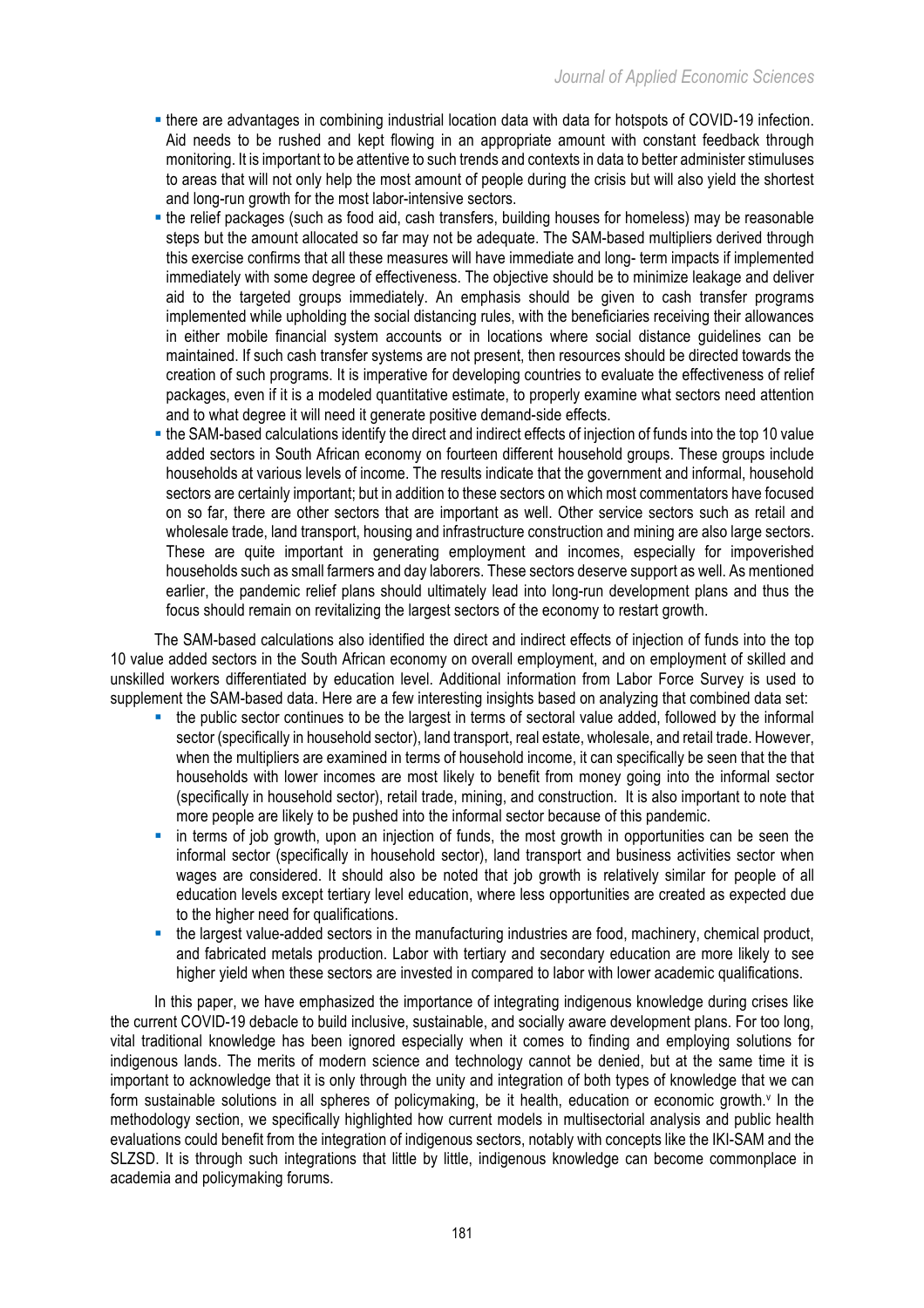This study highlights the Socially Embedded Capabilities perspective and that such economic crises with wide-ranging global impact cannot be solved with short-term small fiscal stimuluses' and that developing countries need to approach pandemic relief by both offsetting immediate instabilities and by stimulating long-run growth to ensure that the limited resources are being strategically used to fulfill overall development goals. It also notes how important it is to gear resources towards building healthcare infrastructure and investing in public health resources –not just in a temporary manner during crisis period - but also as a part of a long-term investment towards the country's human capital and to create a reliable healthcare force capable of tackling future crises. With resources being so scarce, it is imperative for governing bodies in these nations to strategically employ such relief packages, even during a pandemic, to ensure optimal outcomes in the reduction of spread of diseases, poverty, hunger, and ultimately the creation of growth and income again.

## **Acknowledgements**

I am thankful to Dr. Karl Pauw of IFPRI at Washington DC and Prof. Muchie Mammo in South Africa. Both are fountainheads of knowledge about South Africa. For my initial interest in Africa in general and South Africa in particular, I am indebted to many activists in the Pan-African and anti-apartheid movement. Pioneers in the field of critical African Studies like Prof. Manning Marable, Prof. Claude Ake, Prof. George Shepherd, Prof. James Mittelman, Dr. Chibuzo Nwoke, Dr. Karamo Sonko, Dr. Asfaw Kumssa, Prof. Sakah Mahmud, Prof. Kelechi Kalu, Prof. Mariko Frame, Prof. Fadhel Kaboub and Prof. Timothy Shaw, and my many graduate students who worked on Africa have taught me much about Africa. I am thankful to my research assistant Aryaa Regmi for formatting the final copy for publication. All remaining errors are my own.

## **References**

- [1] Acemoglu, D., Chernozhukov, V., Werning, I and Whinston. M.D. 2020. A Multi-risk SIR Model with Optimally Targeted Lockdown. *NBER, Working Paper 27102.*
- [2] Annika C., Dahlberg, and Trygger, S.B. 2009. Indigenous Medicine and Primary Health Care: The Importance of Lay Knowledge and Use of Medicinal Plants in Rural South Africa. *Human Ecology: An Interdisciplinary Journal,* 37(1): 79-94.
- [3] Arndt, C., Davies, R., Gabriel, S., Harris, L., Makrelov, K., *et al.* 2020a. Covid-19 Lockdowns, income distribution, and food security: An Analysis for South Africa. *Global Food Security*, 26.
- [4] Arndt, C., Davies, R., Gabriel, S., Harris, L., Makrelov, K., *et al.* 2020b. Impact of Covid-19 on the South African Economy. *SA-TIED Working Paper, UNU-WIDER*. Available at: https://satied.wider.unu.edu/sites/default/files/pdf/SA-TIED-WP-111.pdf
- [5] Atkeson, A. 2020a. How Deadly Is COVID-19? Understanding The Difficulties with Estimation of Its Fatality Rate. *National Bureau of Economic Research, Working Paper 26965*,
- [6] Atkeson, A. 2020b. What Will Be the Economic Impact of COVID-19 in the US? Rough Estimates of Disease Scenarios, *National Bureau of Economic Research, Working Paper 26867*
- [7] Bhorat, H., and Köhler, T. 2020. Lockdown *Economics in South Africa: Social Assistance and the Ramaphosa Stimulus Package*. Africa in Focus. Brookings Institute. Available at: https://www.brookings.edu/blog/africain-focus/2020/11/20/lockdown-economics-in-south-africa-social-assistance-and-the-ramaphosa-stimuluspackage/
- [8] Botha, L.R. 2010. Indigenous Knowledge as Culturally-Centred Education in South Africa. *Africa Education Review,* 7(1): 34-50.
- [9] Burrows, L.R., and Botha, A.P. 2013. *Explaining the Changing Input-Output Multipliers in South African: 1980- 2010*. Available at: http://www.essa2013.org.za/fullpaper/essa2013\_2636.pdf
- [10] Cocks, M-L, Alexander, J., Dold, T. 2012. Inkcubeko Nendalo: A Bio-cultural Diversity Schools Education Project in South Africa and its Implications for Inclusive Indigenous Knowledge Systems (IKS) Sustainability. *Journal of Education for Sustainable Development*, 6(2): 241-252.
- [11] Easley, D., and Kleinberg, J. 2010. *Networks, Crowds and Markets: Reasoning About a Highly Connected*  World. Cambridge: Cambridge University Press). Available at: https://www.google.com/search?q= Networks%2C+Crowds+and+Markets%3A+Reasoning+About+a+Highly+Connected+World.++2010&ei=mR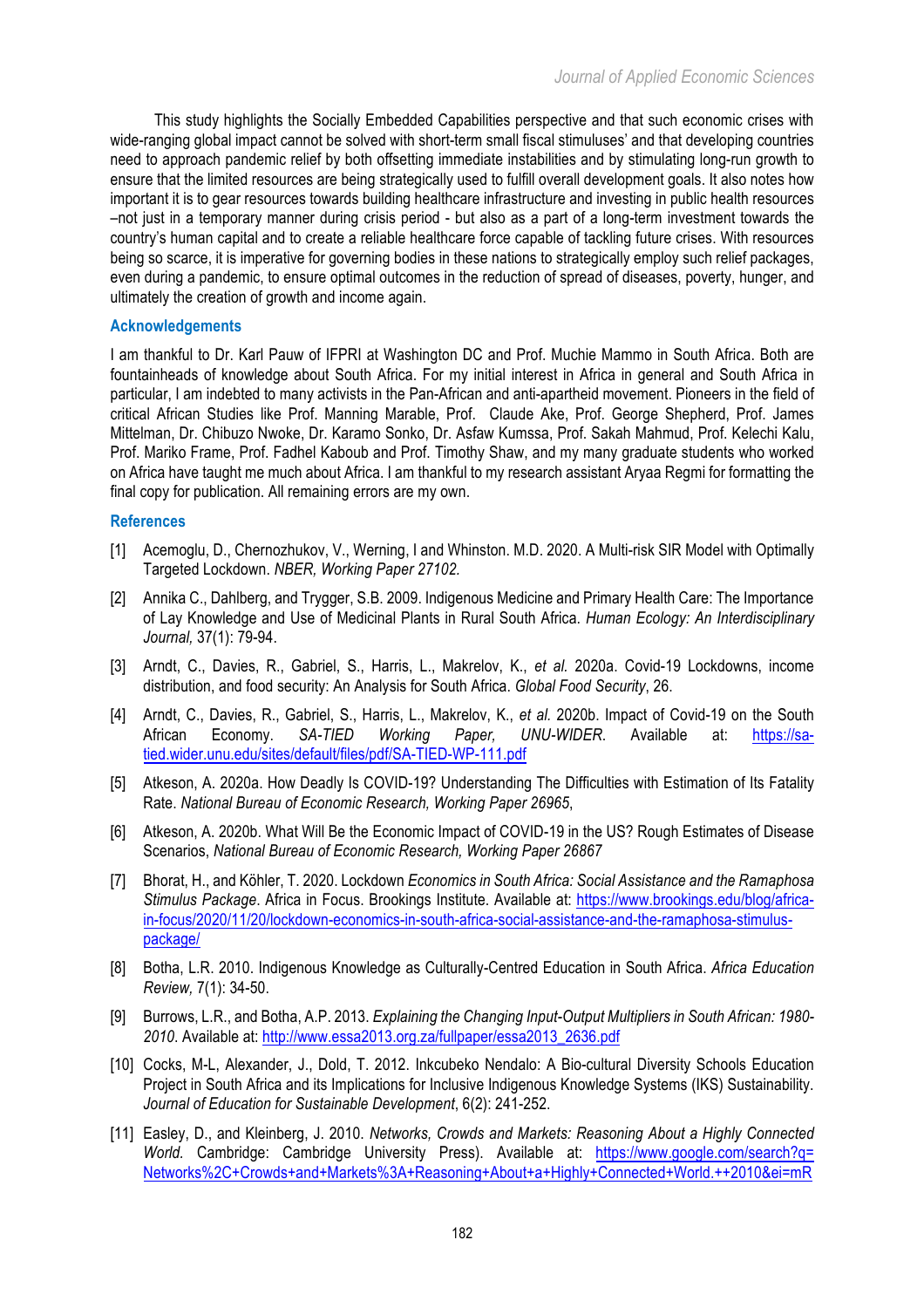s4YbSSLLqC9u8PwPWgAo&oq=Networks%2C+Crowds+and+Markets%3A+Reasoning+About+a+Highly+ Connected+World.++2010&gs\_lcp=Cgdnd3Mtd2l6EAM6BQgAEJECOgQILhBDOgQIABBDOgsILhCABBDH ARCjAjoLCC4QgAQQxwEQ0QM6BQguEIAEOgYIABAWEB5KBAhBGABQgBpY6ENgz0toAXACeACAAYk BiAHbBZIBAzMuNJgBAKABAaABArABAMABAQ&sclient=gwswiz&ved=0ahUKEwj0wpmZpu7yAhU6gf0HH cC\_BaAQ4dUDCA8&uact=5

- [12] Garba, S.M., Lubuma, J.M.S., Tsanou, B. 2020. *Modelling the Transmission Dynamics of the Covid-19 Pandemic on South Africa.* Elsevier Public Health Emergency List. Available at: https://www.ncbi.nlm.nih.gov/pmc/articles/PMC7402282/
- [13] Green, L.J. 2012. Beyond South Africa's 'Indigenous Knowledge Science' Wars. *South African Journal of Science,* 108(7/8): 1.
- [14] Khan, H.A. 2021a. Human Capabilities in Complex Global System and Financial Governance: A Theory with Application to the BRICS. in P. Anand *et.al*. eds. BRICS Handbook, Oxford University Press: Oxford. Available at: https://www.brookings.edu/blog/africa-in-focus/2020/11/20/lockdown-economics-in-south-africa-social assistance-and-the-ramaphosa-stimulus-package/
- [15] Khan, H.A. 2021b. A Sustainable Development Strategy for Bangladesh in the Post-COVID 19 Era: A Socially Embedded Intersectional Capabilities Perspective. *Journal of Bangladesh Studies*.
- [16] Krugman, P. 2013. *End this Depression* Now. W.W. Norton: New York. Available at: https://www.unescap.org/sites/default/files/Book-Review-10-May-2013.pdf
- [17] Norland, E. 2020. South Africa: Stimulus, *Low Rates Face Challenges*. CME Group.
- [18] Picek, O. and E. Schröder. 2018. Spillover Effects of Germany's Final Demand on Southern Europe. *World Economy*. 41: 2216–2242.
- [19] Pyatt, G., and Round, J.I. 1979. Accounting and Fixed-price Multipliers in a Social Accounting Matrix Framework. *The Economic Journal*, 89:850-73.
- [20] Pyatt, G., and Thorbecke, E. 1976. *Planning Techniques for a Better Future*. ILO, Geneva. ISBN: 978- 9221015529
- [21] Sibeko, B., and Isaacs, G. 2020. *A Fiscal Stimulus for South Africa.* Working Paper, Institute for Economic Justice: Research, Policy and Advocacy. June, 2020. Available at: https://iej.org.za/wpcontent/uploads/2020/08/A-fiscal-stimulus-for-South-Africa-Final-IEJ.pdf
- [22] Van Seventer, D.S. Bold, S. Gabriel, R. Davies 2015. Social Accounting Matrix *–* South Africa 2015. United Nations University, *UNU-WIDER, Working Paper No.35.*
- \*\*\* Department of Statistics. 2020. Quarterly Employment Statistics. Economic Data, Department of Statistics, South Africa.
- \*\*\* International Monetary Fund. 2020. The Great Lockdown. World Economic Outlook 2020. April, 2020.
- \*\*\* KPMG 2020. South Africa: Government and Institution Measures in Response to Covid-19. Insights.
- \*\*\* UNDP 2020. Socio-Economic Impact of COVID-19 on South Africa. UNDP Report.
- \*\*\* White & Case. 2020. COVID-19: South African Government Financial Assistance Measures: Rescue Measures for South African Businesses to Stay Afloat in Turbulent Waters. Government Assistance Measures, Coronavirus, EMEA.